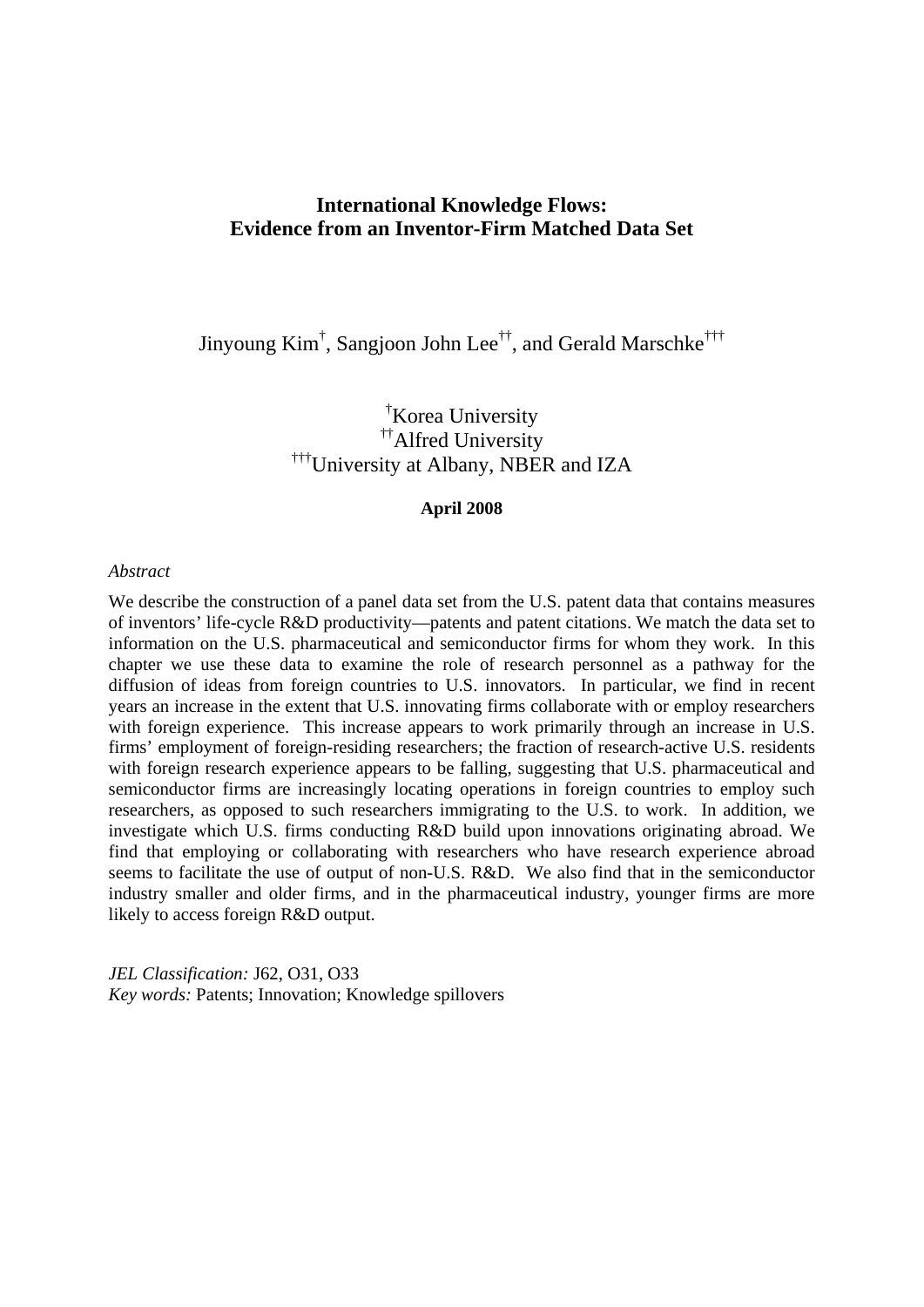#### **1. Introduction**

 $\overline{a}$ 

This chapter uses U.S. patent records to examine the nature and extent of knowledge spillovers from outside of the U.S. to U.S. industry. Because of their implications for economic development and science and technology policy, knowledge spillovers within a country or across borders have received considerable attention in the literature (e.g., Griliches, 1992). Knowledge spillovers between innovating firms on opposite sides of a national boundary can occur via arm's length communication (scholarly publications, the material published in patent applications and the like) or through person-to-person contacts in informal settings.<sup>1</sup> Knowledge spillovers across countries may accompany the migration of workers who relocate across international borders or collaborations between workers across borders, which is a focus of this chapter.

We examine whether international migration of researchers or the international location of subsidiaries by U.S. firms facilitates knowledge transfers across borders. Understanding how knowledge spillovers across countries work is of interest because of the role spillovers may play in economic growth and because of their implications for science and technology policy (Freeman, 2005; Regets, 2007). Knowledge spillovers from the U.S. and Europe may be an important factor for the impressive growth rates enjoyed in countries such as South Korea and Taiwan (Hu and Jaffe, 2003). Understanding the consequences of the immigration of scientists and researchers to the U.S. for U.S. R&D productivity, for wages and job prospects of native workers, and for national security has important implications for policy-making in the immigration, labor market, and education arenas.

 $1$  See Cohen, Nelson and Walsh (2002) on various means by which innovating firms access know-how developed externally. See Agrawal, Cockburn, and McHale (2003) for evidence of the importance of social networks in promoting diffusion. Von Hippel (1988) documents how direct informal contacts between researchers affect knowledge spillovers.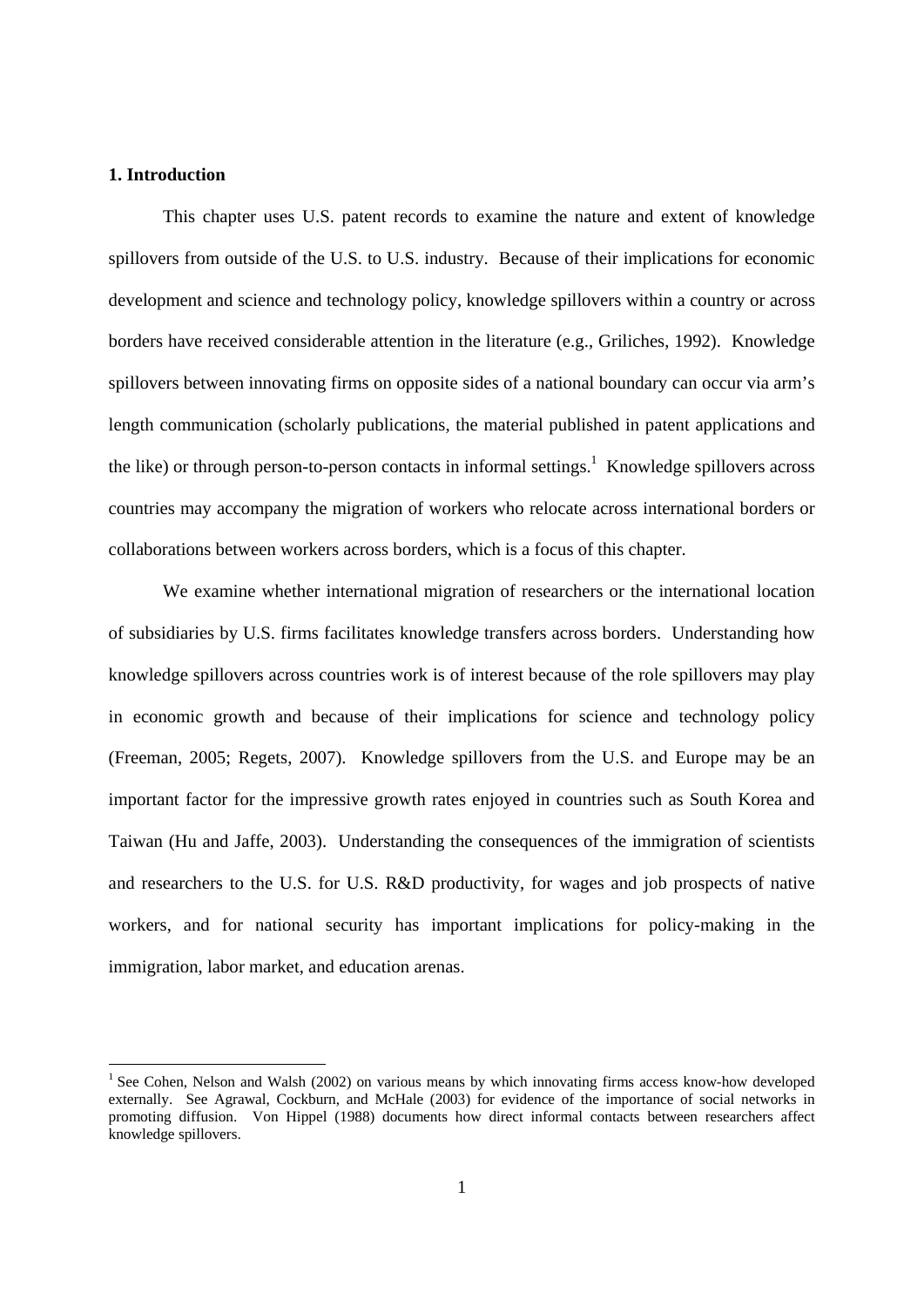Studies in both the economics and sociology of innovation literatures argue that new technologies are frequently "tacit" and difficult to transmit to the uninitiated via spoken or written communication (Polyani, 1958, 1966). Often the most efficient means of transmission across organizational boundaries for tacit knowledge is via person-to-person contact involving a transfer or exchange of personnel. Recent findings that technological diffusion appears to be geographically limited (e.g., Jaffe, 1989; Jaffe, Trajtenberg, and Henderson, 1993; Audretsch and Feldman, 1996; Zucker, Darby, and Brewer, 1998; and Mowery and Ziedonis, 2001, Branstetter, 2001; Keller, 2002; Thompson and Fox-Kean, 2005) are often interpreted as evidence of the tacitness of knowledge (e.g., Feldman, 1994).

More direct evidence exists that person-to-person interaction is important for the diffusion of technology. Cohen, Nelson, and Walsh (2002) surveyed R&D managers on the means by which they gather and assimilate new technologies. They find that firms access externally-located technology partly through the hiring of and collaboration with researchers from the outside. Moreover, they find that hiring/collaboration with outside researchers is complementary to other means of accessing externally produced knowledge, such as through informal communications with outsiders and more formal (such as consulting) relationships with outsiders. Almeida and Kogut (1999) find that scientific references that firms cite in their patent applications reflect the employment histories of their inventors, suggesting that ideas in the semiconductor industry are spread by the movement of key engineers among firms, especially within a geographical area.<sup>2</sup> Zucker, Darby, and Armstrong  $(2001)$  find evidence of a pay-off to

-

 $2^2$  See also the (indirect) evidence of a link between scientific mobility and technological diffusion in Kim and Marschke (2005) and Moen (2005). Kim and Marschke find that firms are more likely to patent in environments where scientists are likely to switch employers, suggesting that workers do transmit technological know-how when they move from one employer to another. Technical knowledge acquired by the scientist that can be transmitted to future employers is a form of general human capital. Thus, scientists would be willing to pay by accepting lower wages to acquire technological knowledge that they can exploit with multiple employers. Moen finds some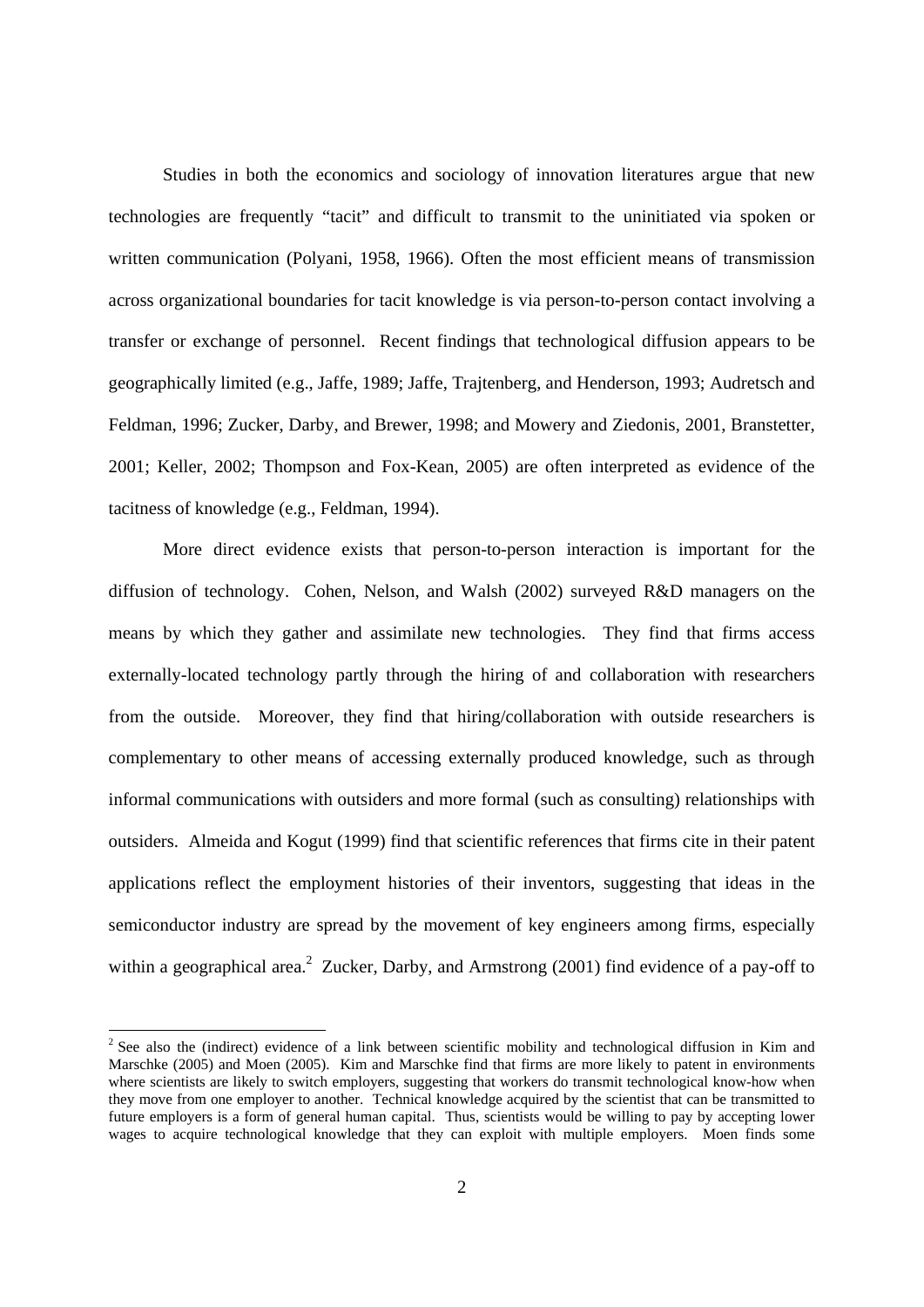firms that seek interactions with outside researchers. They find a positive impact on patent productivity for biotech firms that collaborate with university researchers on research and scholarly publications.

The above literature is at the least suggestive of the importance of the movement of technically trained personnel and extramural collaboration in facilitating knowledge transmission. We argue then that if one can measure the movement of researchers one can get a sense for the direction and magnitude of knowledge transmission. This chapter details the construction of a researcher-based data set and then describes its use in an analysis of the influence of foreign R&D on U.S. innovation. This chapter is part of a larger project that empirically examines issues related to the labor market for scientifically and technically trained personnel.

The first half of the chapter describes the construction of these data. The inventors behind a patented invention, as well as their home addresses, are listed on each U.S. patent, as are the firms to which the patent is assigned and the assignees' nationalities of incorporation. The firm to which the patent is assigned is in most cases the employer of the persons named in the inventor field. We match names in the inventor fields of patents to construct a panel data set of inventors that contains the patents in each year of the inventors' careers. The resulting data set allows us to track researchers geographically over the course of their career. These data afford us a window on the migration of technological human capital across national borders, one possible mechanism by which technology diffuses internationally. Patent applications disclose any previous relevant inventions. Through its citations to previous patents each patent documents the "prior art" upon which the new innovation builds, and because we know each cited patent's assignee type, we know in which sector and country the prior art originated. These

evidence of this: he shows that technical workers in R&D intensive firms in Norway accept lower wages early in their career in exchange for higher wages later.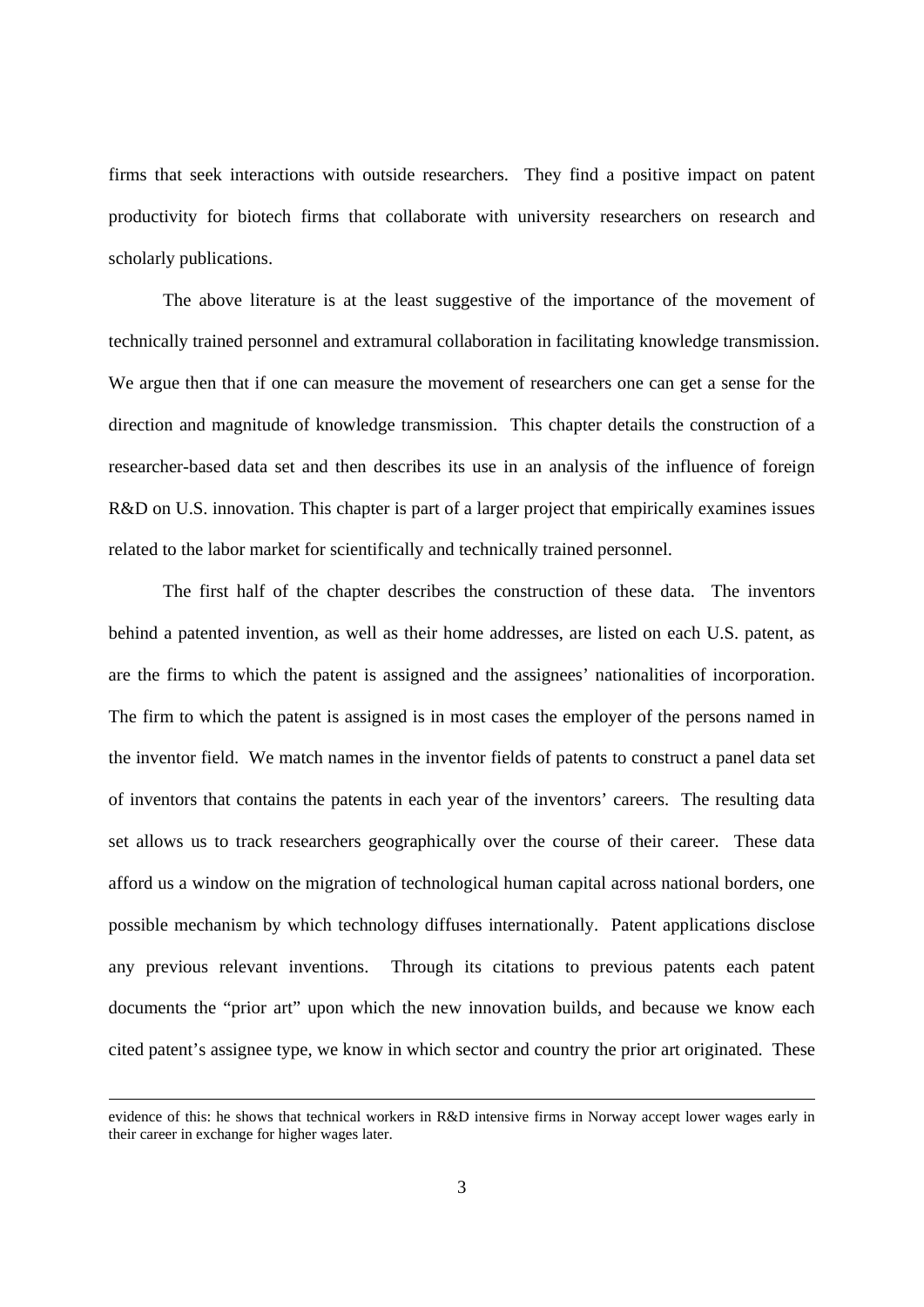citations provide an additional window on the pathways of knowledge (for evidence that citations proxy for knowledge flows, see Jaffe, Fogarty, and Banks, 1998; and Duguet and MacGarvie, 2005). In the final stage of constructing our patent-inventor data set we merge in citations made by the patent for each patent to which the inventor is named.

One use to which we wish to put our data is in understanding the factors that influence the innovating firm's accessing of recent innovations developed externally. A focus of this part of the analysis is the pharmaceutical and semiconductor industries, two industries that are especially prolific generators of innovations and patents and produce relatively homogenous outputs based on globally standardized technologies. Thus the last stage of data construction involves carefully matching the inventor data to data on publicly traded firms in these two industries.

After detailing our data construction efforts, we put our data to use investigating the international transmission of technology through scientific labor markets. For each patent assigned to a U.S. firm, we can determine the country of the inventor's residence at the time of patent application, and whether they had ever been named as an inventor on a patent while residing abroad. Inventing in a foreign country can be regarded as evidence of an inventor's exposure to research abroad. We also investigate which U.S. firms in our two industries cite foreign-assigned patents as prior art and thus build upon innovations originating abroad.

Our main findings are the following. We find that there has been an increase in recent years of U.S. innovating firms employing or collaborating with researchers with foreign experience. This increase appears to work primarily through an increase in U.S. firms' employment of foreign-residing researchers; the fraction of research-active U.S. residents with foreign research experience is low and appears to be falling, suggesting that U.S. pharmaceutical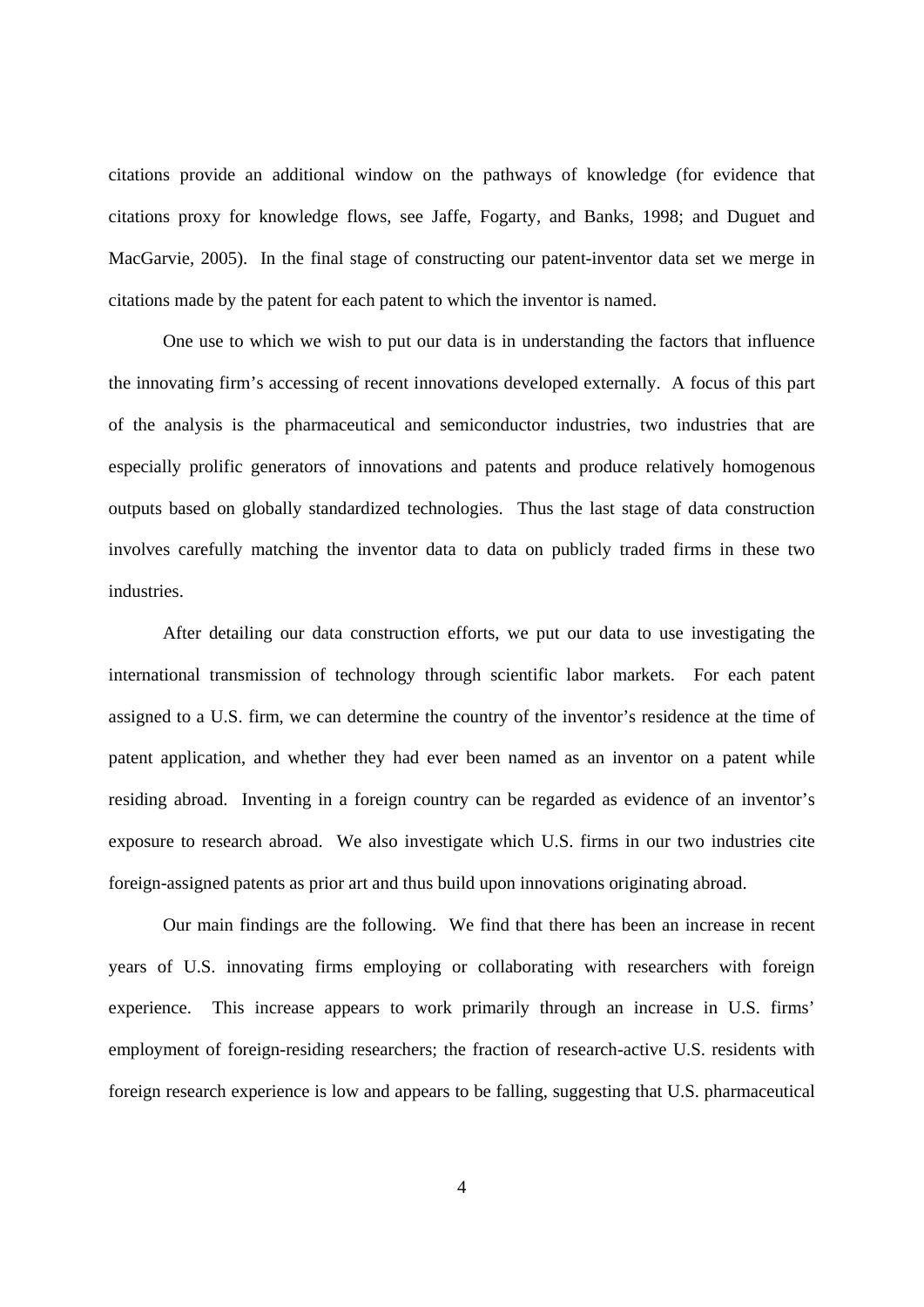and semiconductor firms are going to foreign countries to employ such researchers as opposed to such researchers immigrating to the U.S. to work for U.S. firms. We find, however, that inventors migrating to the U.S. with past foreign experience show the fastest growth in patent productivity and their patents receive more citations, possibly because of either accelerating knowledge spillovers or more selective migration of high-productivity inventors. In addition we investigate the firm-level determinants of accessing non-U.S. technological know-how. We find, for example, that employing or collaborating with researchers with research experience abroad seems to facilitate this access. Also, in the semiconductor industry, smaller and older firms and in the pharmaceutical industry, younger firms are more likely to make use of the output of non-U.S. R&D.

The chapter is organized as follows. Sections 2 and 3 describe the sources for the data construction and the construction itself. Section 4 details some descriptive statistics of the data set. Section 5 describes our analysis on the influence of foreign R&D on U.S. innovation. Section 6 concludes.

#### **2. Data Sources**

The data set we have created contains measures—patents and patent citations—of the R&D productivity of individual researchers between 1975 and 1998. For patents assigned to publicly traded firms in the U.S. pharmaceutical (Primary SIC code 2834) or semiconductor industry (Primary SIC code 3674), these data also contain information on the patents' assignees (e.g., firm size and R&D expenditures). Budgetary and time constraints limited the number of industries that we could include in our analysis. The pharmaceutical and semiconductor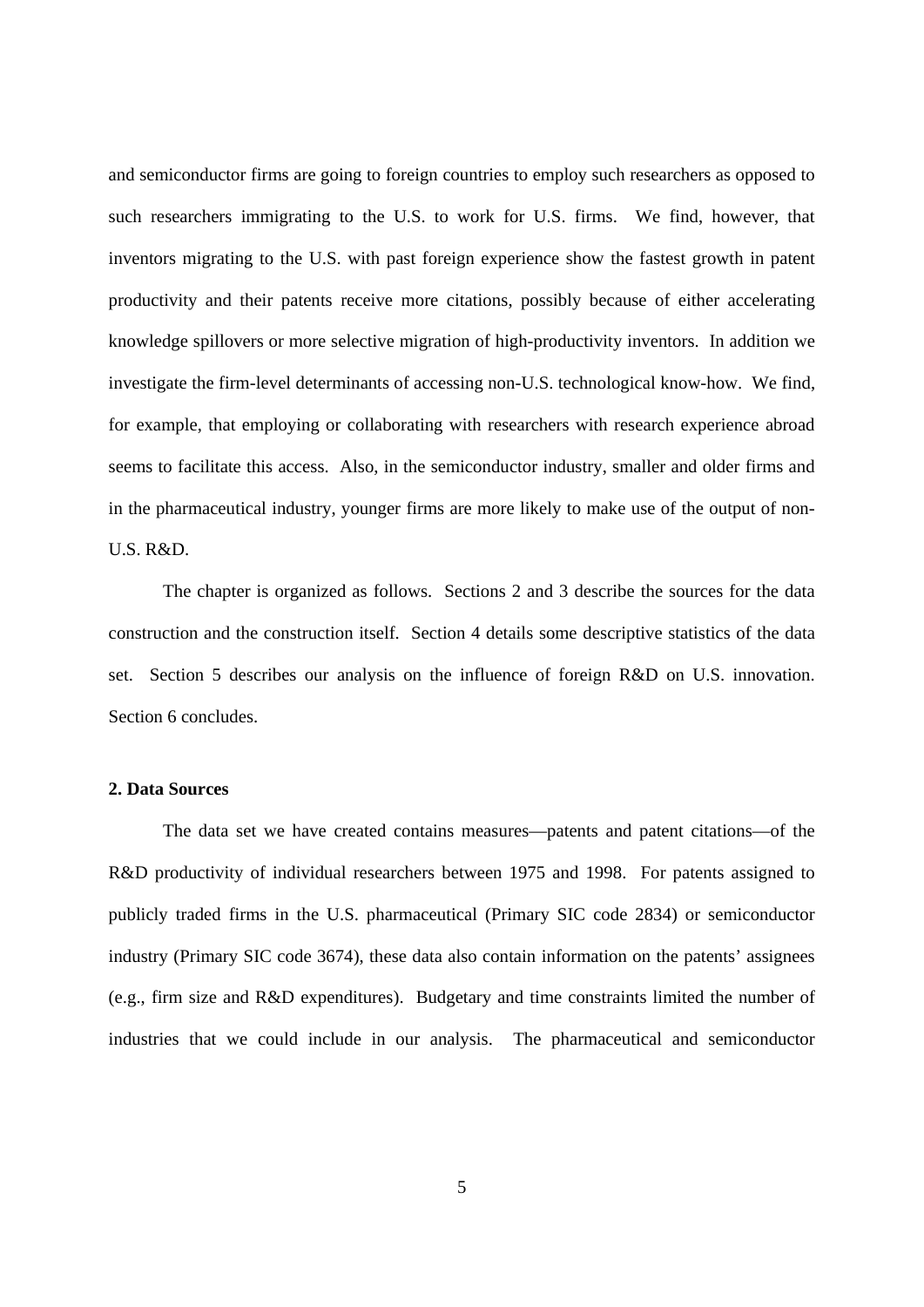industries were selected because they are especially prolific generators of innovations<sup>3</sup> and their products are relatively homogeneous<sup>4</sup> compared to those of other industries.

The data for this study come from five sources: (1) Patent Bibliographic data (Patents BIB) released by the U.S. Patent and Trademark Office (USPTO), which contains bibliographic information on all U.S. utility patents issued from 1969 to 2002; (2) the Compact D/SEC database from 1989 to 1997, which contains firm information taken primarily from 10-K reports filed with the Securities and Exchange Commission; (3) the Standard & Poor's Annual Guide to Stocks-Directory of Obsolete Securities, which includes a history of firm name changes, and of mergers and acquisitions; (4) the Thomas Register, Mergent, and Corptech data which report a firm's founding year, and finally (5) the NBER Patent-Citations data collected by Hall, Jaffe and Trajtenberg (2001), which contain all citations made by patents granted in 1975-1999. These data sources are described in detail below and the variables used in our study from each data source are in Table 1.

#### 2.1. Patent Bibliographic data (Patents BIB)

-

 Patents BIB is one of the Cassis Series of optical disc products released by the USPTO. Patents BIB contains bibliographic information for U.S. utility patents issued since January 1969. The information includes the patent ID number, dates of the patent's application and granting, patent assignee, and geographic information on all inventors involved. The original optical disc we use covers patents issued between 1969 and 2002, and contains over 3 million U.S. patents

<sup>&</sup>lt;sup>3</sup> Based on NBER-Case Western University data of U.S. patents from 1963 to 1999, 15.3% of industry patents were granted to the firms in the pharmaceutical industry and 14.8% were granted to those in the semiconductor industry.<br><sup>4</sup> In a grass sectional analysis involving multiple industries, differing technologies and netart proposit

In a cross-sectional analysis involving multiple industries, differing technologies and patent propensities make interpretation of results difficult. By limiting analysis to the patents and their inventors in a specific industry, we resolve heterogeneity in the propensity to patent across industries, thus making comparisons of patents and citations more meaningful.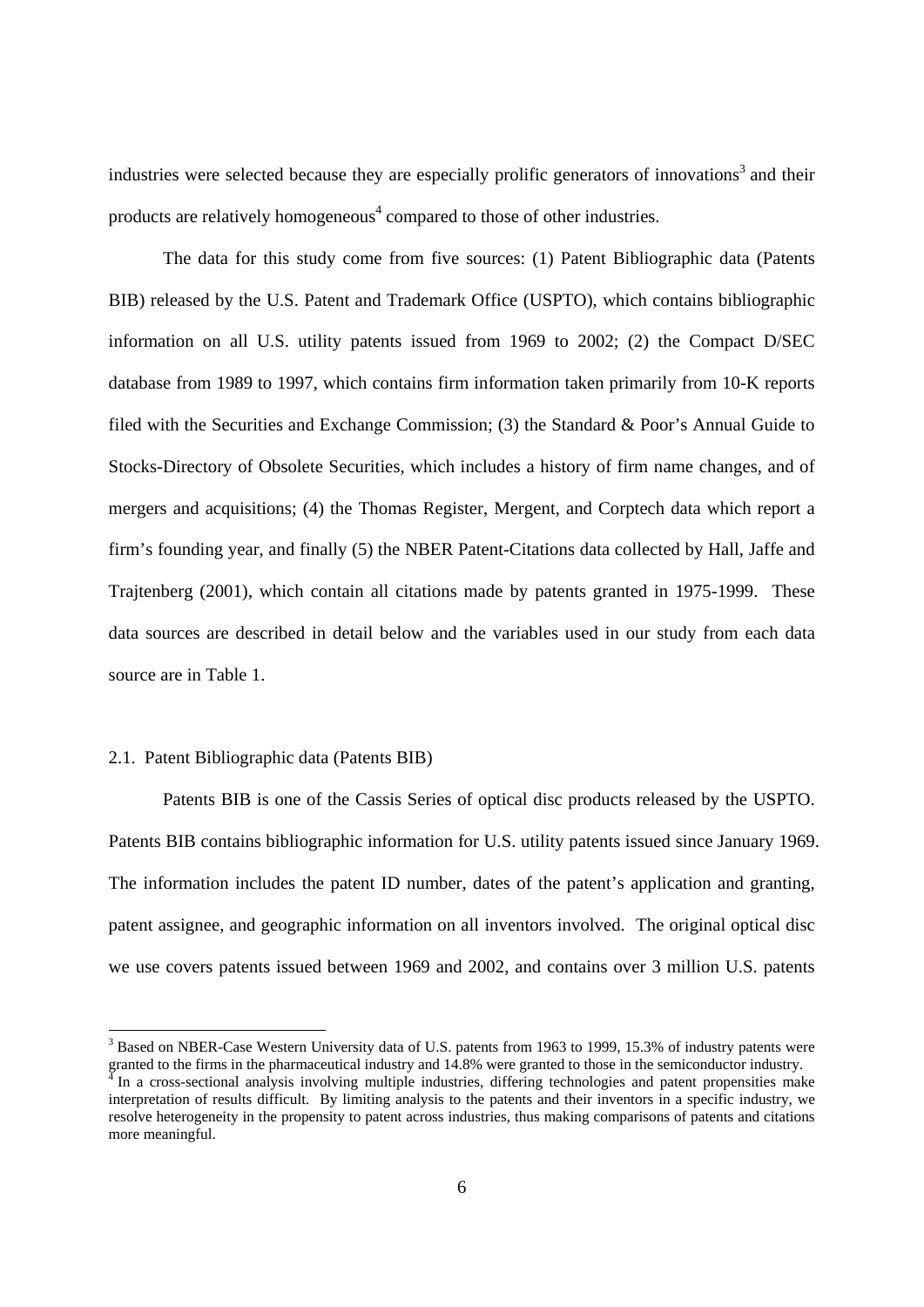granted. We use only the patents granted after January 1975 because detailed geographic information for all inventors is available in Patents BIB only for patents granted after that date. Most foreign innovating firms, especially those in Western Europe and in Japan apply for patents in the U.S. in addition to their home countries so that U.S. patent data reflect nearly the universe of patented innovations. Over this period the USPTO granted 2,493,610 patents (U.S. Patent No. 3,858,241 through 6,351,850), which together list 5,105,754 inventors (an average of 2.05 inventors listed per patent).

#### 2.2. Compact D/SEC

 The Compact D/SEC contains about 12,000 firms that have at least \$5 million in assets and at least 500 shareholders of one class of stock of U.S. companies traded on the American Stock Exchange, the NASDAQ, the New York Stock Exchange, or the Over-the-Counter equities market. The data set provides financial and other information obtained from Annual Reports, 10-K and 20-F filings, and Proxy Statements for those companies. Most of the companies included are American. Company records include directory information, primary and secondary SIC codes, brief business descriptions, names of subsidiaries, names of top executives, ownership data, financial data, and excerpts from annual reports and other SEC reports.

#### 2.3. Standard & Poor's Annual Guide to Stocks (S&P)

 The firm-level information from the Compact D/SEC data cannot be directly matched to assignees in the Patents BIB data because parent firms patent sometimes under their own names and other times under the names of their subsidiaries. Mergers and acquisitions at both the parent firm and subsidiary levels and name changes further complicate linking the patent to firm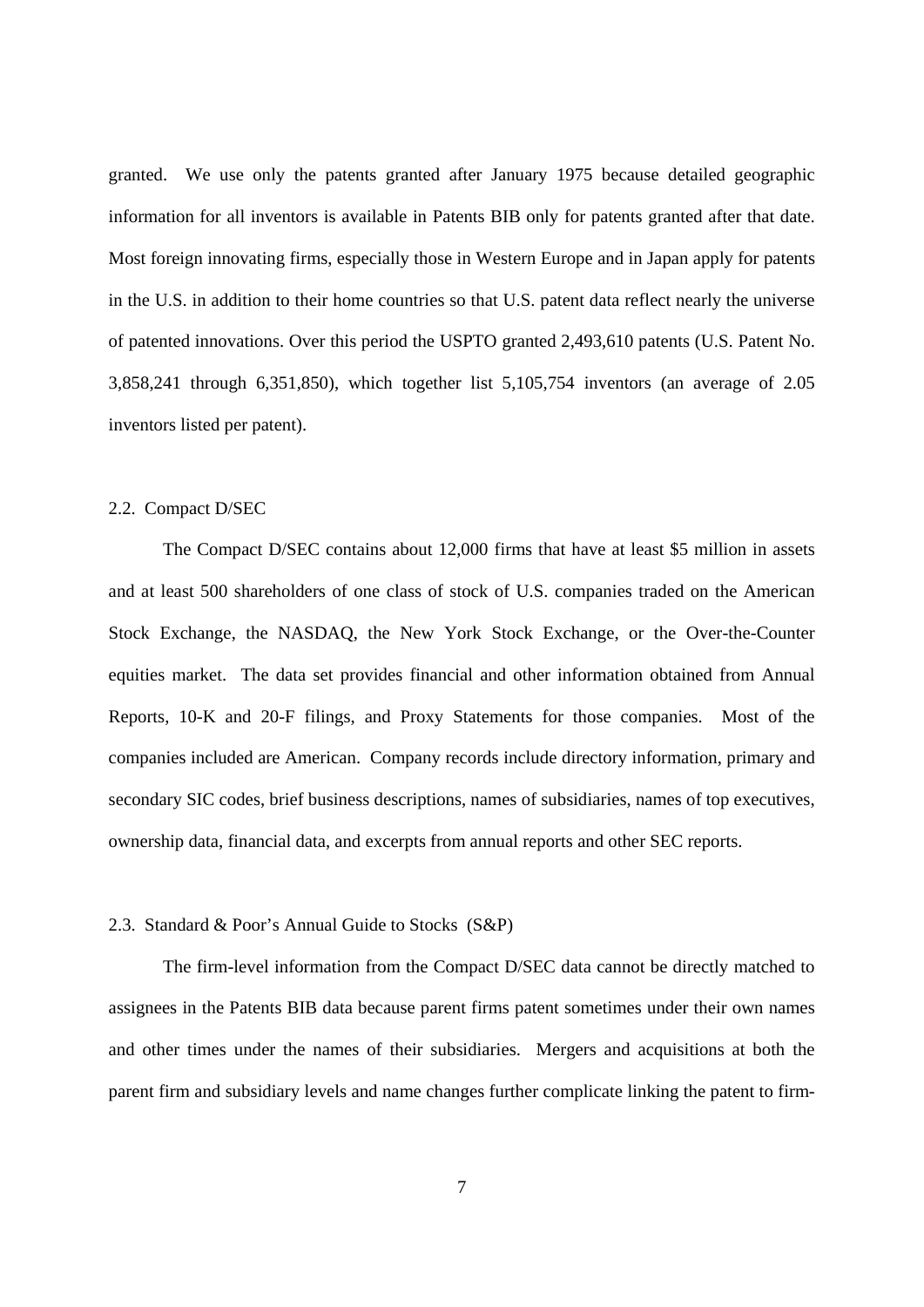level data. To track the ownership of firms over the entire period of our study, we use the information in the Standard & Poor's Annual Guide to Stocks. The S&P data provide histories of firm ownership changes due to mergers and acquisitions, bankruptcy, dissolution, and name changes, updated through December 2002.

#### 2.4. NBER Patent-Citations

 Patent applicants are legally obligated to disclose any knowledge they have of previous relevant inventions. Citations are of two kinds: to science (or prior science publications) and to technology (or previous patents). The patent examiner may add to the application relevant citations omitted by the applicant. Thus, through the patent citations each patent documents the "prior art" upon which the new innovation builds. Through the citations we can trace knowledge flow, measure the "closeness" of technological innovations, and measure an innovation's impact.

 The data collected by Hall, Jaffe and Trajtenberg (2001) contain all citations made and received by patents granted between 1975 and 1999. Their data contain a total of 16,522,438 citation records; the mean number of citations received by a patent is 5.07, ranging from a minimum of 1 and a maximum of 779, respectively. The number of patents granted to the firms identified in the pharmaceutical and semiconductor industries between 1975 and 1999 is 244,158. The mean citations received by a patent in these two industries is 8.13, ranging from a minimum of 1 and a maximum of 631.

#### **3. Data Set Construction Process**

This section discusses key issues that arise in assembling our data set from these five sources. The assembly requires three steps. First, we create an inventor identifier in Patents BIB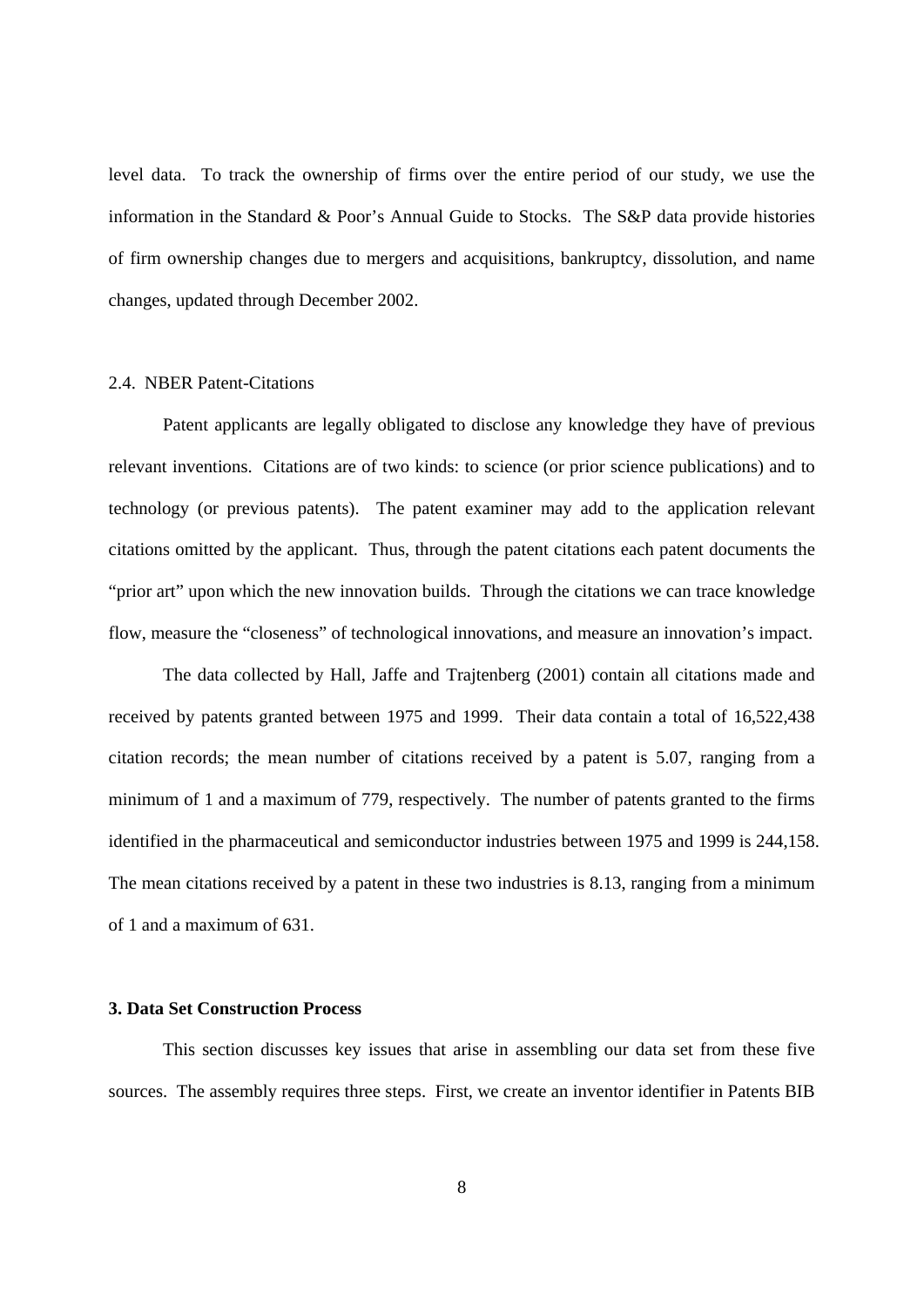because of the non-uniqueness of inventors' names. The primary challenge in this step is identifying who is who among inventors with same or similar names. Second, we identify each firm's ownership structure of subsidiaries and their name changes over the data period to construct firm-level data, using the Compact D/SEC and the S&P data. In the final step, we combine the inventor data and the firm data and then add the patent citation data where each citing patent that was granted between 1975 and 1999 is matched to all patents cited by the patent.

### 3.1. Identifying the same inventor among 'same/similar' names

Over 5.1 million inventor names are contained in the U.S. patent data from January 1975 through February 2002. Each inventor name record includes the last name, first name, middle name and suffix (Jr., Sr., etc.) of the inventor, as well as his/her city, state, and country of residence at the time of the granting of the patent.

Identifying the same inventor in different records with same or similar names (for example, John Maynard Keynes, John M. Keynes, John Keynes and John Keyens) is not an easy task. Our matching method uses as much information in the patent data as possible to increase the number of names matches without losing matching accuracy. Our name-matching methodology is similar to that in Trajtenberg, Shiff, and Melamed (2006).

To start, we treat each entry that appears in the inventor name field of every patent in the Patents BIB data as a unique inventor. Given N number of names in this name pool, we pair each name with all other names, which generates N(N-1)/2 number of unique pairs. The 5.1 million names in the Patents BIB data (2.05 inventors per patent) thus produce 13 trillion unique pairs. For each pair, we consider the two names as belonging to the same inventor if the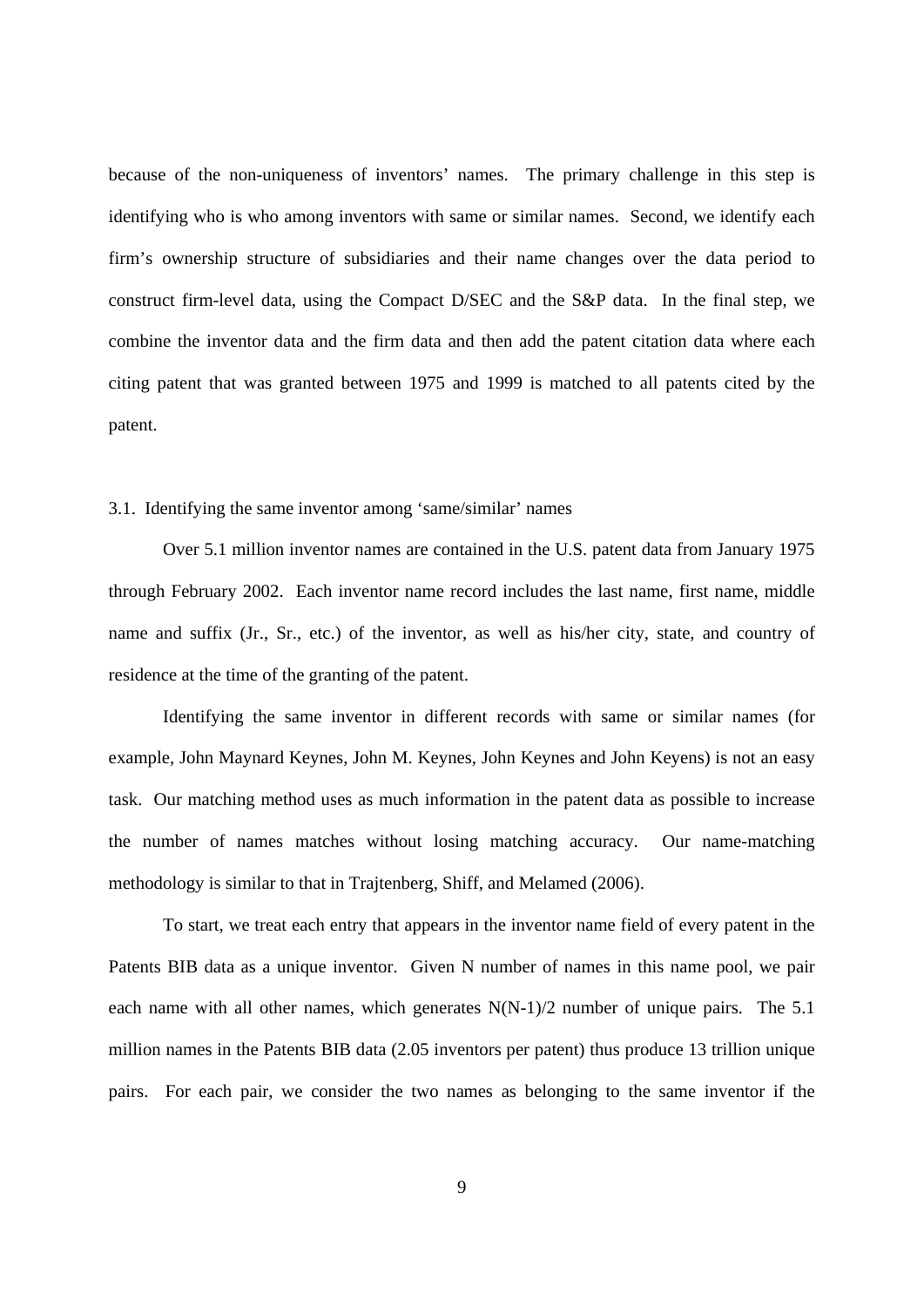SOUNDEX codes of their last names and their full first names are the same, and at least one of the following three conditions is met: (1) the full addresses for the pair of names are the same; (2) one name from the pair is an inventor of a patent that is cited by another patent whose inventors include the other name from the pair; or (3) the two names from the pair share the same co-inventor. In implementing the second and third conditions, we make comparisons based on whether the first and last names are spelled identically. After our name matching procedure is completed, we go back and check that these conditions are still valid based on the inventor identifier constructed by the matching procedure. If not, we repeat the name matching process to create a new inventor identifier.

SOUNDEX is a coded index for last names based on the way a last name sounds in English rather than the way it is spelled. Last names that sound the same, but are spelled differently, like SMITH and SMYTH, have the same SOUNDEX code. We use the SOUNDEX coding method to expand the list of similar last names to overcome the potential for misspellings and inconsistent foreign name translations to English; misspellings are common in the USPTO data as are names of non-Western European origin (see Appendix A for the detailed SOUNDEX coding method).

We also consider a pair of names as a match if two have the same full last and first names as spelled in the Patent BIB data, and at least one of the following conditions is met: (1) the two have the same zip code; (2) they have the same full middle name; or (3) they reside in the same MSA area. As an additional step beyond the aforementioned pair-wise comparisons, we treat a pair of inventors as mismatched if the middle name initials of the pair are different.

Table 2 illustrates our name-matching procedure. Inventors 001 and 002 in Table 2 have the same last and first names, and share the same co-inventor. Thus, the two records in this pair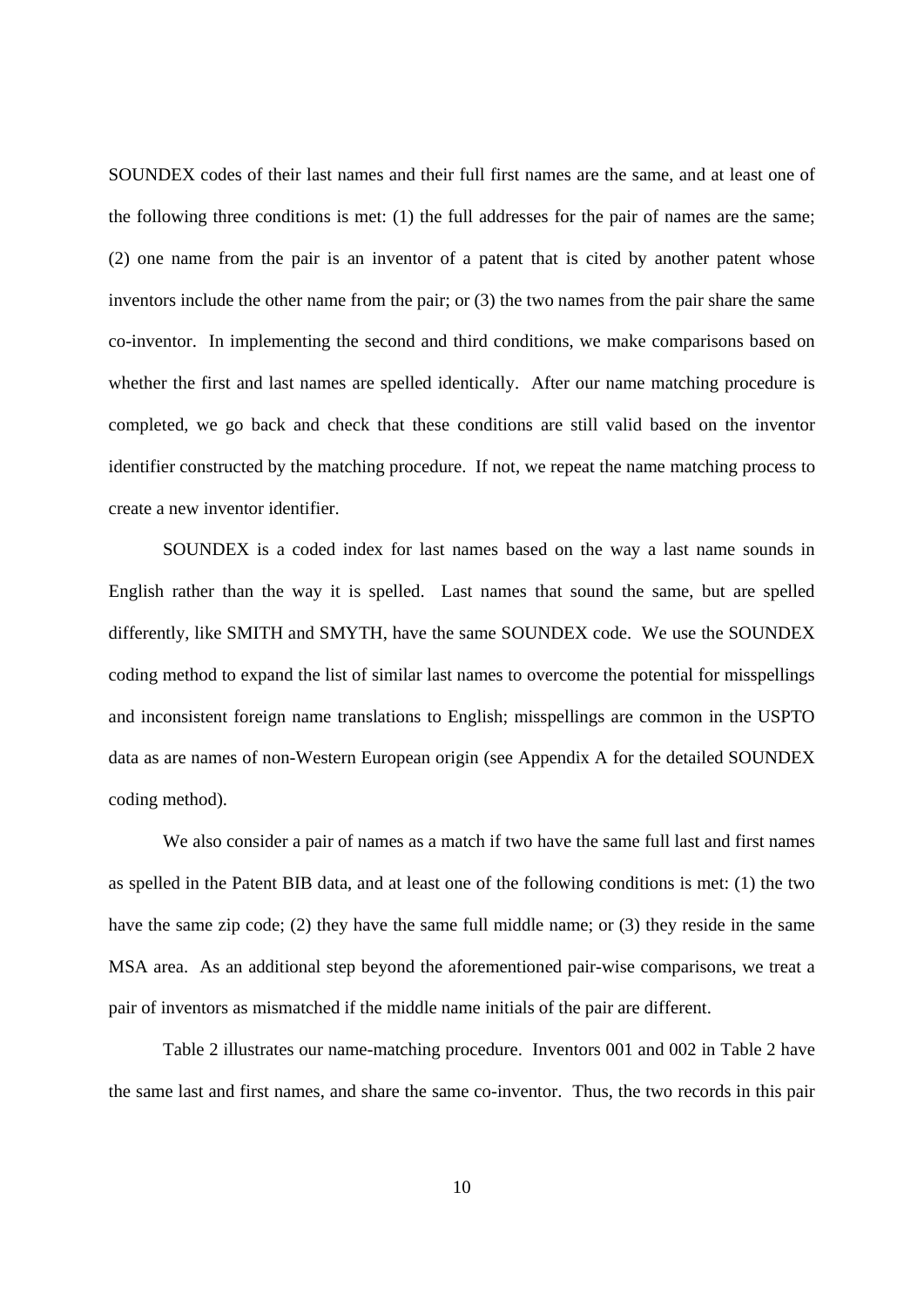are treated as the same inventor. Inventors 002 and 003 do not have the same full middle name but share the same zip code, and thus the two inventors are treated as the same inventor. Although inventors 002 and 005 share the same zip code, the middle name initials are different. Therefore, the pair is not considered a match (they would not be considered a match by our algorithm even if their street addresses were identical, possibly a case of a parent and a child).

#### *Imposing transitivity*

Transitivity is imposed in the following sense: If name A is matched to name B and name B is matched to name C, name A is then matched to name C. We iterate this process until all possible transitivity matches are completed. After the transitivity procedure, we assign the same inventor ID number for all the names matched. For instance, inventors 001 and 003 are not linked in the initial round of name matching, but they are matched through transitivity because inventors 001 and 002 are matched and inventors 002 and 003 are matched.

Imposing transitivity, however, poses a possibility of name mismatch. Suppose, for example, Adam E. Smith and Adam Smith are matched in one pair, and Adam J. Smith and the same Adam Smith are matched in another pair. According to our transitivity procedure, Adam E. Smith and Adam J. Smith are identified as a match although their middle name initials are different. The number of matches through transitivity suffering from this problem appears to be trivial, however: we find 126 cases where two inventors are matched although their middle names were different out of 2.3 million uniquely identified inventors. Upon further investigation of these cases, we found the mismatches are of three kinds. In the first kind, some middle names in the Patents BIB data are incorrectly coded. For instance, our transitivity procedure matched the names 'Laszlo Andra Szporny' and 'Laszlo Eszter Szporny' which appear to belong to the same inventor according to other information. We found that the middle names attributed to him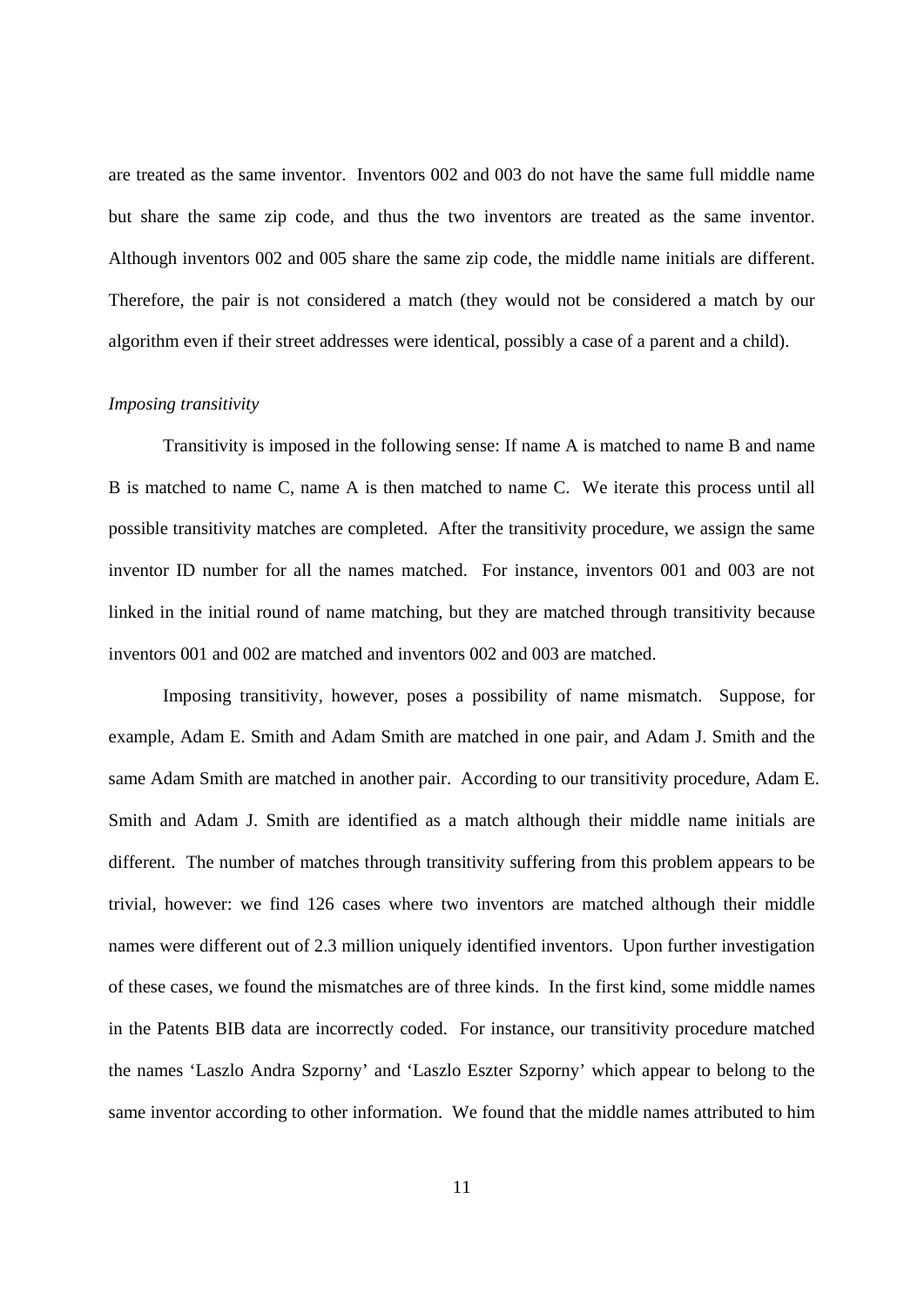are the first names of the next co-inventors listed on his patents, suggesting that "Andra" and "Eszter" are not his middle names. In the second kind of mismatch, an inventor with two middle names is coded in the Patents BIB data with one middle name in some cases and with the other middle name in other cases. In the third kind, a mismatch occurs when two inventors with the same last and first name but different middle names appear in the same patent. We corrected by hand instances of the first two kinds of mismatch, but dropped from our data the observations displaying the third kind of mismatch.

Trajtenberg et al. assign scores for each matching criterion and consider a pair matched only if its total score from all matching criteria exceeds a threshold. Because the choice of weights and the score threshold for a match is largely arbitrary, we do not use this scoring method in our data construction. Our method also differs in that we do not use as a matching criterion whether two inventors share the same assignee because name matching based on this criterion might bias our measure of mobility among inventors. Instead we apply the rule that two inventors are not treated as a match if their middle name initials differ. From our experience with the patent data, imposing this rule is effective because the SOUNDEX coding system sometimes so loosely specifies names that apparently different last names are considered a match.

In the end, because of these differences, the number of distinct inventors identified with our procedure is a little higher than the number of distinct inventors reported in Trajtenberg et al. (2006). We identified 1.72 million unique inventors (34%) out of 5.1 million names in the entire patent data while Trajtenberg et al. found 1.6 million distinctive inventors (37%) out of 4.3 million names. Note that our patent database is larger because it includes additional years, 2000- 2002.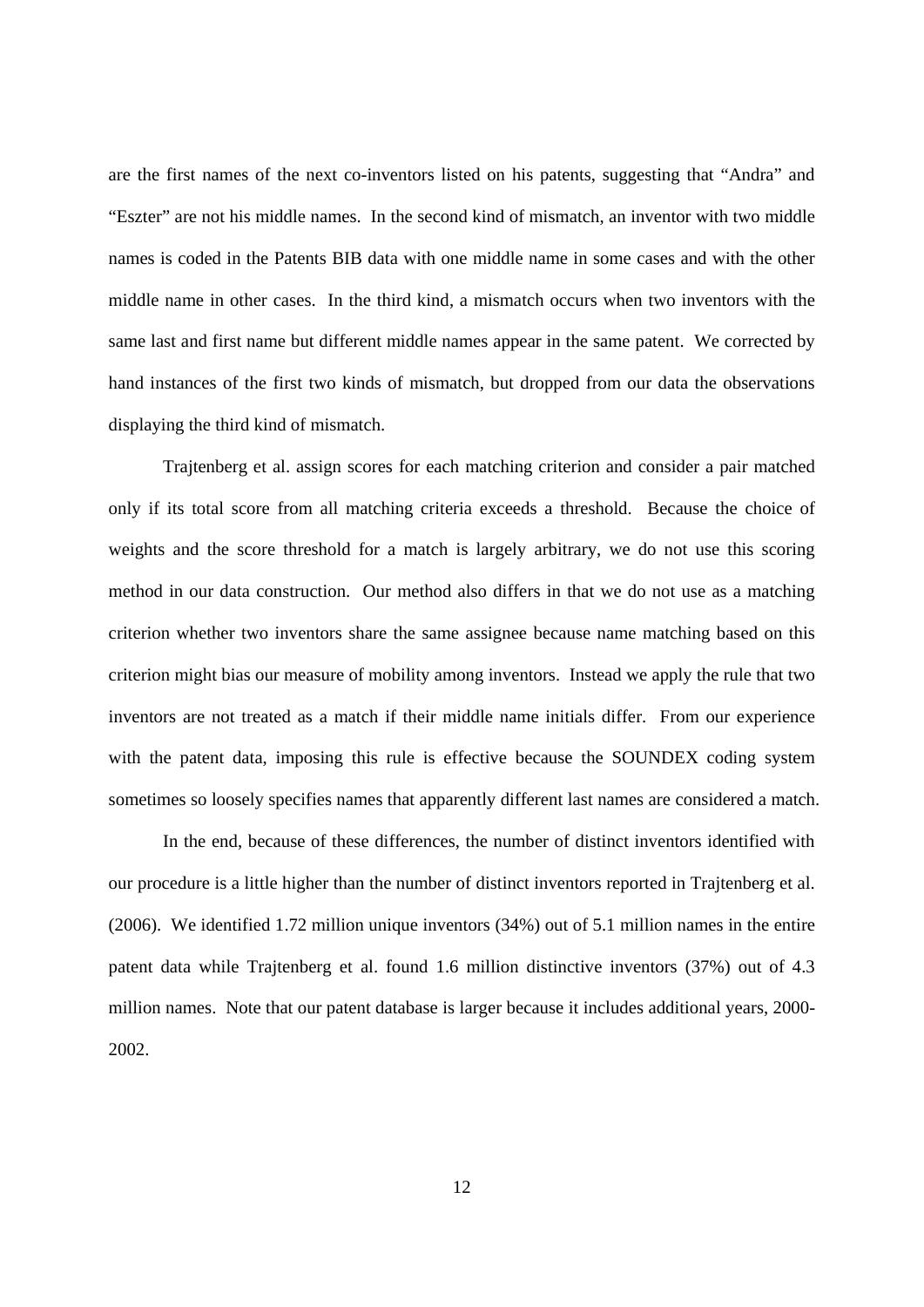#### *Matching Accuracy*

1

We evaluated the accuracy of the algorithm using the curricula vitae of a sample of 100 inventors (which we will call our "benchmark sample") obtained from the internet. While the benchmark inventors may not be representative of the inventors in our data in many ways—the benchmark inventors are more likely to have academic ties and are more prolific than the inventors in our data set<sup>5</sup>—they still tell us something useful about the errors produced by our algorithm.

The algorithm may over or undermatch patents and inventors. An inventor is subject to undermatching error if the matching algorithm fails to group all of the inventor's patents under one inventor identification number. The algorithm correctly groups 685 (89%) of the 769 patents that belong to the 100 inventors in the CV sample. In other words, a reassignment of as few as 84 patents would eliminate the undermatching error in the benchmark sample. Yet partly because the benchmark inventors are so prolific, we find that the algorithm has failed to match at least one patent for each of 38 of the 100 benchmark inventors. The fewer patents an inventor has, the smaller the opportunity for the algorithm to misassign one of his patents,<sup>6</sup> suggesting that the undermatching error problem in the actual data is smaller than the undermatching error rate in the benchmark sample, at least in terms of the fraction of inventors affected.<sup>7</sup>

Overmatching occurs when a patent is assigned to the wrong inventor. Overmatching error is found in eight of the 100 benchmark inventors. To these eight inventors, the algorithm

 $<sup>5</sup>$  The inventors in our CV sample have on average over 7 patents each compared to a little over one patent each</sup> among our matched data.

<sup>&</sup>lt;sup>6</sup> The average number of patents per inventor affected by undermatching error was 9.6 compared to 6.6 for those not affected by undermatching error. The average number of patents per inventor in our data set is less than 2.

<sup>&</sup>lt;sup>7</sup> Undermatching error appears to be due primarily to the importance that the algorithm places on the inventor's middle name for matching and the inconsistency with which an inventor's middle name is represented from one patent to the next patent. We are currently testing an improved version of the matching algorithm that allows for more variation in the way the middle name appears. Preliminary testing suggests that the new algorithm significantly reduces undermatching error at little cost in increased overmatching error.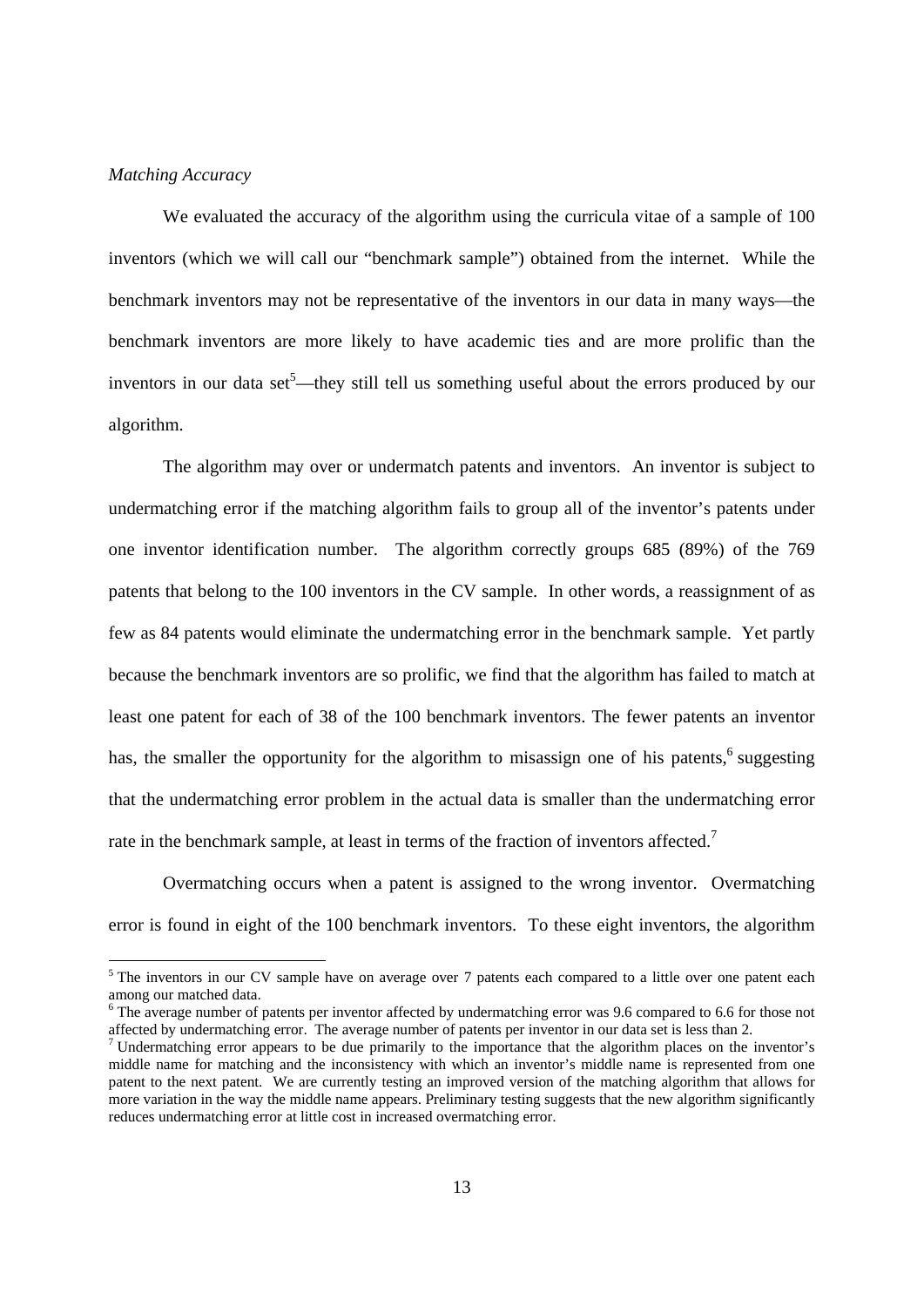should have assigned 158 patents, but instead assigned 308 patents. Two inventors whose last names are Johnson and Smith account for 138 of 150 overmatched patents, suggesting that overmatching error arises in our data for researchers with common names.

How might the under and overmatching errors affect our results? Error rates affect the accuracy of an estimate at a point in time, as when we estimate the fraction of patents in a given year that name an inventor with foreign research experience. On estimates of trends, however, matching errors may have qualitatively little effect if error rates are not changing over time. One concern that has been expressed to us is that inventor names on U.S. patents have become less varied. East Asian surnames, which are increasing in frequency among inventors on U.S. patents, tend to vary less than Western European names. Therefore, the overmatching error rate may be increasing. If names are getting more similar, we may be lumping under a single ID an inventor with foreign experience and an inventor without foreign experience. This will increase the frequency with which, for example, we find an inventor team with foreign experience and cause us to find a positive trend in foreign influence even if there is not. Our algorithm, however, did not over-assign patents to any of the 11 benchmark inventors with surnames of Asian ancestry, possibly because there is sufficient variation in their first names, which are also used in the matching.

#### 3.2. Identifying the ownership structure and combining patent-inventor data with firm data

Because parent firms patent sometimes under their own names and at other times under the names of their subsidiaries, combining the Patents BIB data with firm-level data in the Compact D/SEC data is not straightforward. Mergers and acquisitions at both the parent firm and subsidiary levels, common in these two industries during the 1990s, and name changes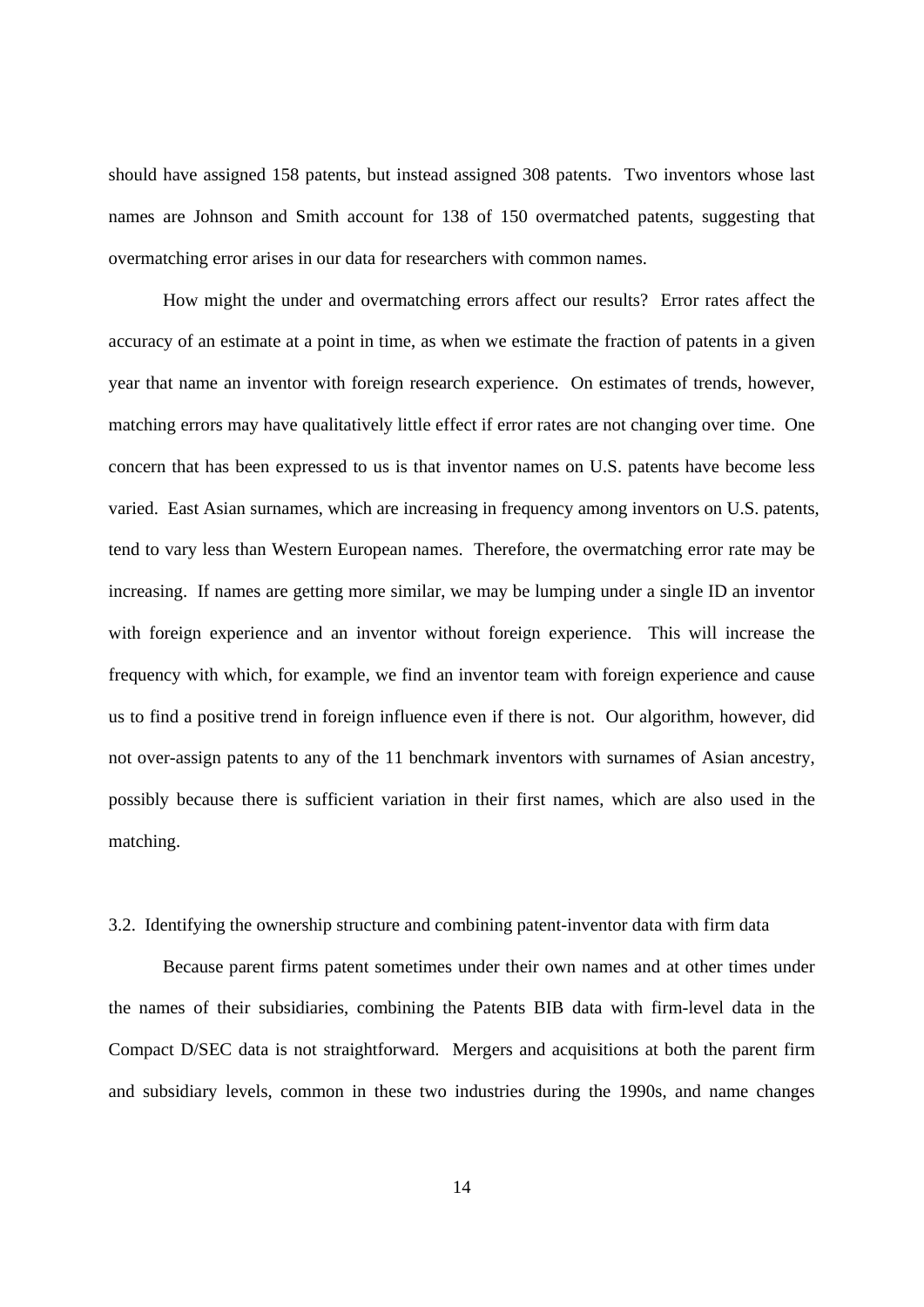complicate linking the patent to firm-level data. (The USPTO does not maintain a unique identifier for each patenting assignee at the parent firm level nor does it track assignee name changes.) Thus, to use the firm-level information available in the Compact D/SEC data, the names of parent firms and their subsidiaries and the ownership of firms must be tracked over the entire period of the study.<sup>8</sup>

To start, we identify mergers and acquisitions, and name changes of firms in the two industries, pharmaceutical preparation (primary SIC code 2834) and semiconductor and related devices (3674), over the period between 1989 and 1997, using the Standard & Poor's data*.* We also identify the ownership structure of subsidiaries of firms using subsidiaries information available from the Compact D/SEC from 1989 to 1997.<sup>9</sup> We can then relate each assignee in the patent data to a firm in the Compact D/SEC data, which enables us to match each patent to a firm in the Compact D/SEC data. We then combine firms' founding years, obtained from Thomas Register, Mergent, and Corptech, with the other firm-level information.

As the final step, we add information on all citations from the NBER Patent-Citations data collected by Hall, Jaffe and Trajtenberg (2001) where each citing patent that was granted between 1975 and 1999 is matched to all patents cited by the patent.

#### **4. Descriptive statistics**

-

Figure 1 describes the distribution of U.S. patents granted by year of application. The figure shows the surge in patenting that began in the mid-1980s. The applicant flow for the

<sup>&</sup>lt;sup>8</sup> NBER-CWRU researchers created a database of parent firms and their subsidiaries for all the names among USPTO patent assignees. However, they only linked subsidiaries based on the corporate ownership structure as it existed in 1989.

<sup>&</sup>lt;sup>9</sup> The subsidiary list reported in the Compact D/SEC is not always complete. For example, some subsidiaries appear intermittently and some firms report subsidiaries every other year. Hence, we have treated a subsidiary as one for the firm throughout the period 1989-1997, if it is reported once as a subsidiary of the firm.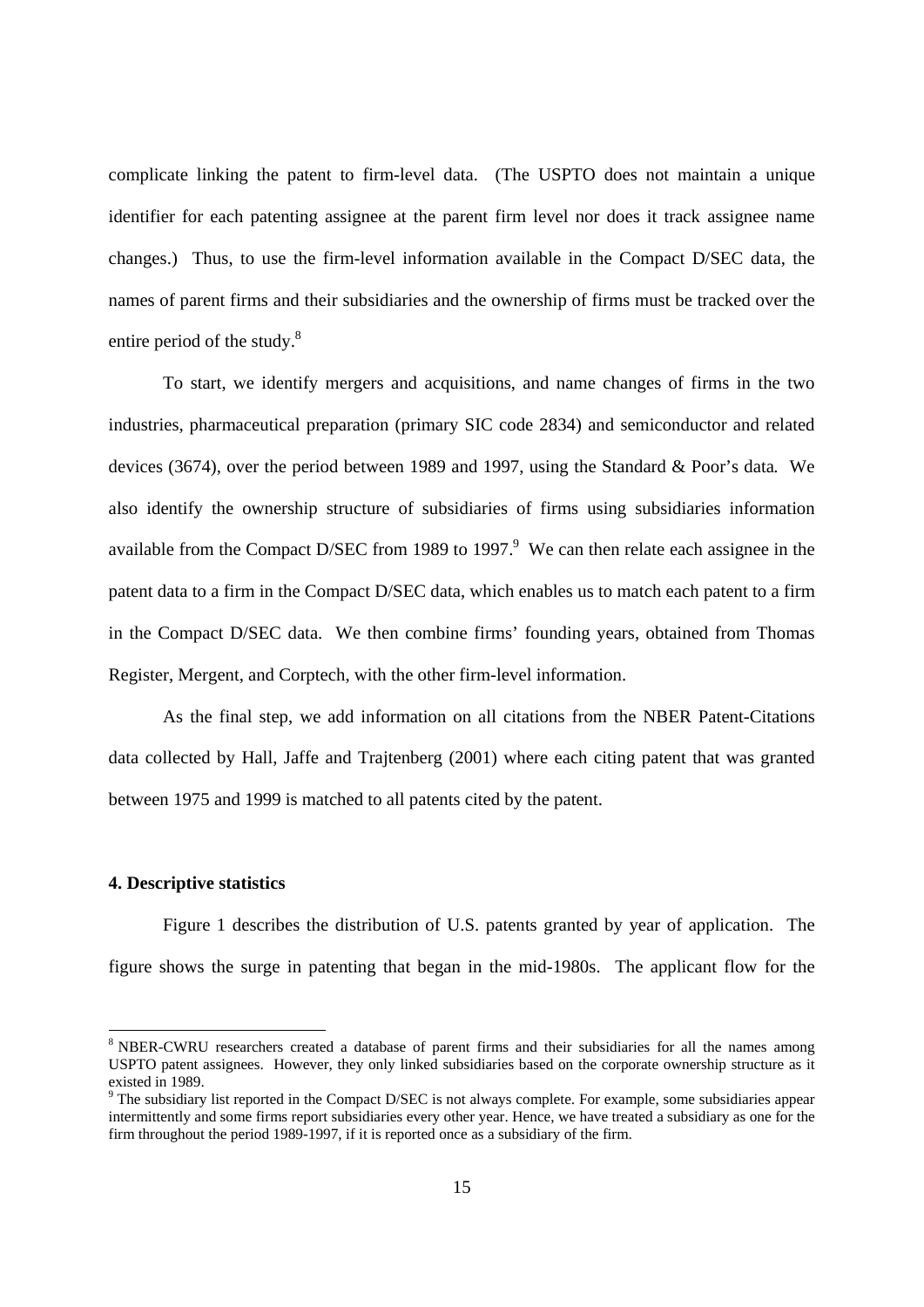previous twenty-five years had been remarkably stable. The possible causes of this patent surge have been discussed in Hall and Ziedonis (2001), Kortum and Lerner (1999, 2003), and Kim and Marschke (2004). Because it covers the surge, the mid-1980s through the late 1990s is an interesting period to examine and is the period we study here.<sup>10</sup>

Figure 1 shows that the annual number of patents granted dips sharply after 1997. This dip reflects a lag between the application and granting dates. About 70 to 80 percent of all patent applications ultimately granted are granted within the first three years of the application and 97 percent of all patent applications are granted within the first four years of the application date (Hall, Griliches, and Hausman, 1986). For this reason, the last year covered by our analysis is 1997. Between January 1975 and February 2002, 45.5% were granted to U.S. assignees and 37.4% were granted to foreign assignees (see Table 3) with the rest unassigned. In Figure 2, we report the number of patents granted to firms in each of our two industries. Note that in both industries the number of patents granted annually rose over the period we study: the annual number of patents granted between 1989 and 1998 rose from about one thousand patents annually, but by a factor of two in the pharmaceutical industry and nearly seven in the semiconductor industry.

Table 4 shows that the number of inventors named as an inventor to at least one patent assigned to a firm in one of our two industries is 59,292 out of the 2,299,579 unique inventors in our data (25,609 inventors in the pharmaceutical and 33,683 in the semiconductor industry). Inventors working in the pharmaceutical and semiconductor industries are named as inventors on more patents on average than inventors in other industries (see Table 4). An inventor in a pharmaceutical firm is named as an inventor on average on 2.80 patents over our sample period, whereas an inventor in the semiconductor industry appears on average on 2.60 patents.

-

<sup>&</sup>lt;sup>10</sup> The application rate has since appeared to level off, somewhat. The number of patents granted in 2004, 2005, and 2006 were approximately 165,000, 144,000, and 174,000, respectively.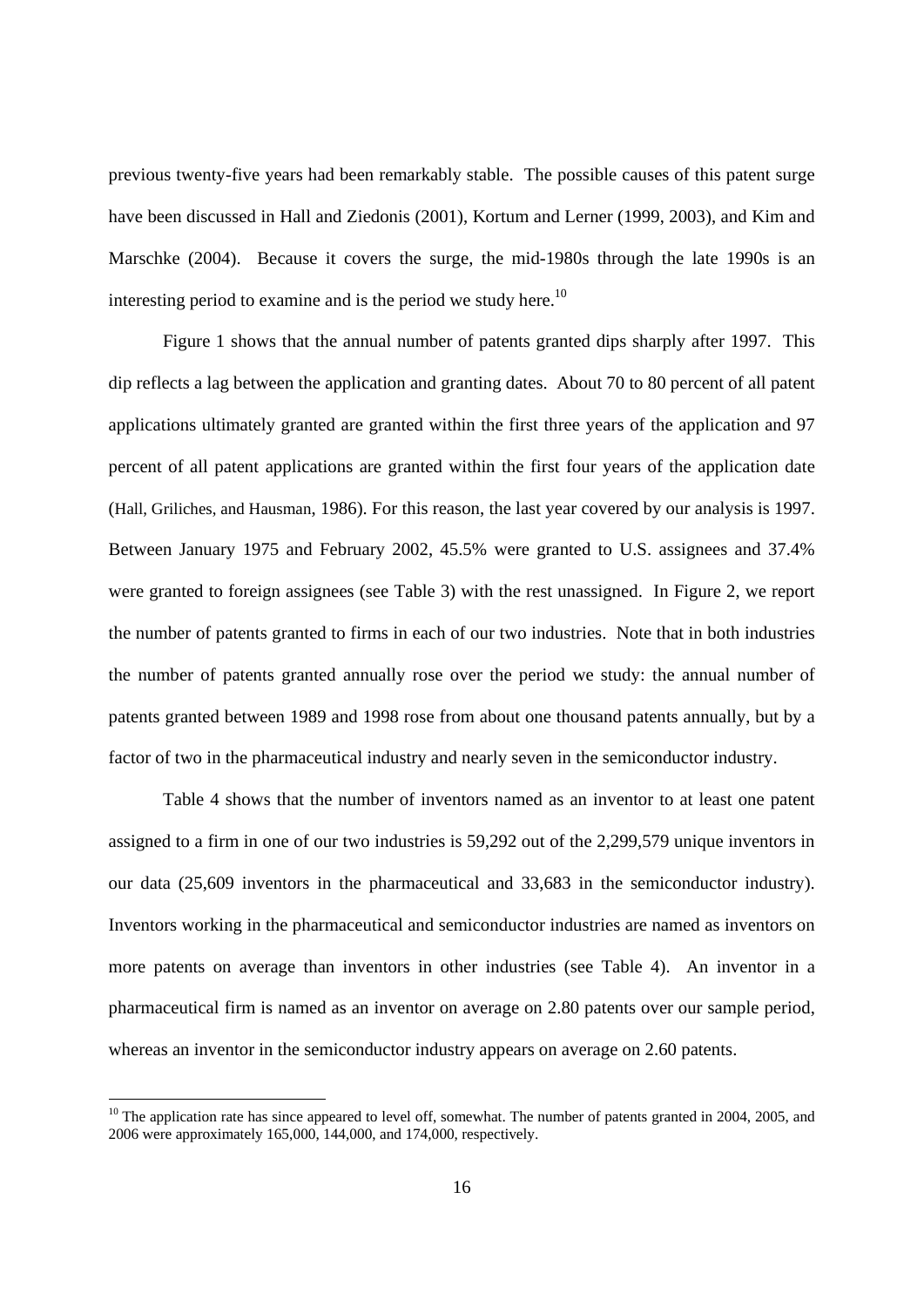We identified pharmaceutical and semiconductor firms in the Compact D/SEC data by their primary SIC. We identified 447 parent firms and 5,331 subsidiary firms in the pharmaceutical industry and 332 parent firms and 4,211 subsidiary firms in the semiconductor industry. Firm information starts in 1989 because we had access to the Compact D/SEC data only beginning in 1989. We dropped all patent applications filed after 1997 because as discussed above starting with application year 1998 the patent time series tailed off due to the review lag at the USPTO.

Some sample statistics from the firms in the two industries in our data—the number of selected firms and the number of employees, sales, and R&D expenditures—are reported in Table 5. For the year 1997, for example, the data show 221 firms in the pharmaceutical and 151 firms in the semiconductor industry, with 177 firms and 135 firms, respectively, reporting positive R&D expenditures. Pharmaceutical firms are larger in terms of number of employees, sales volume, and R&D expenditures.

#### **5. International Knowledge Flows**

A small literature uses patents to examine international knowledge flows. Jaffe and Trajtenberg (1998) find, for example, that patents are more likely to cite other patents from the same country and that citations to other country's patents occur after a lag, suggesting that international borders impede or slow knowledge diffusion. Singh (2007) uses patent citations to examine knowledge flows between foreign-based subsidiaries of multinational corporations (MNCs) and their host countries. He finds that host country patents cite the patents of local foreign MNC subsidiaries at high rates. He also finds that MNC patents cite host country patents at an even higher rate, especially when the host country is technologically advanced. He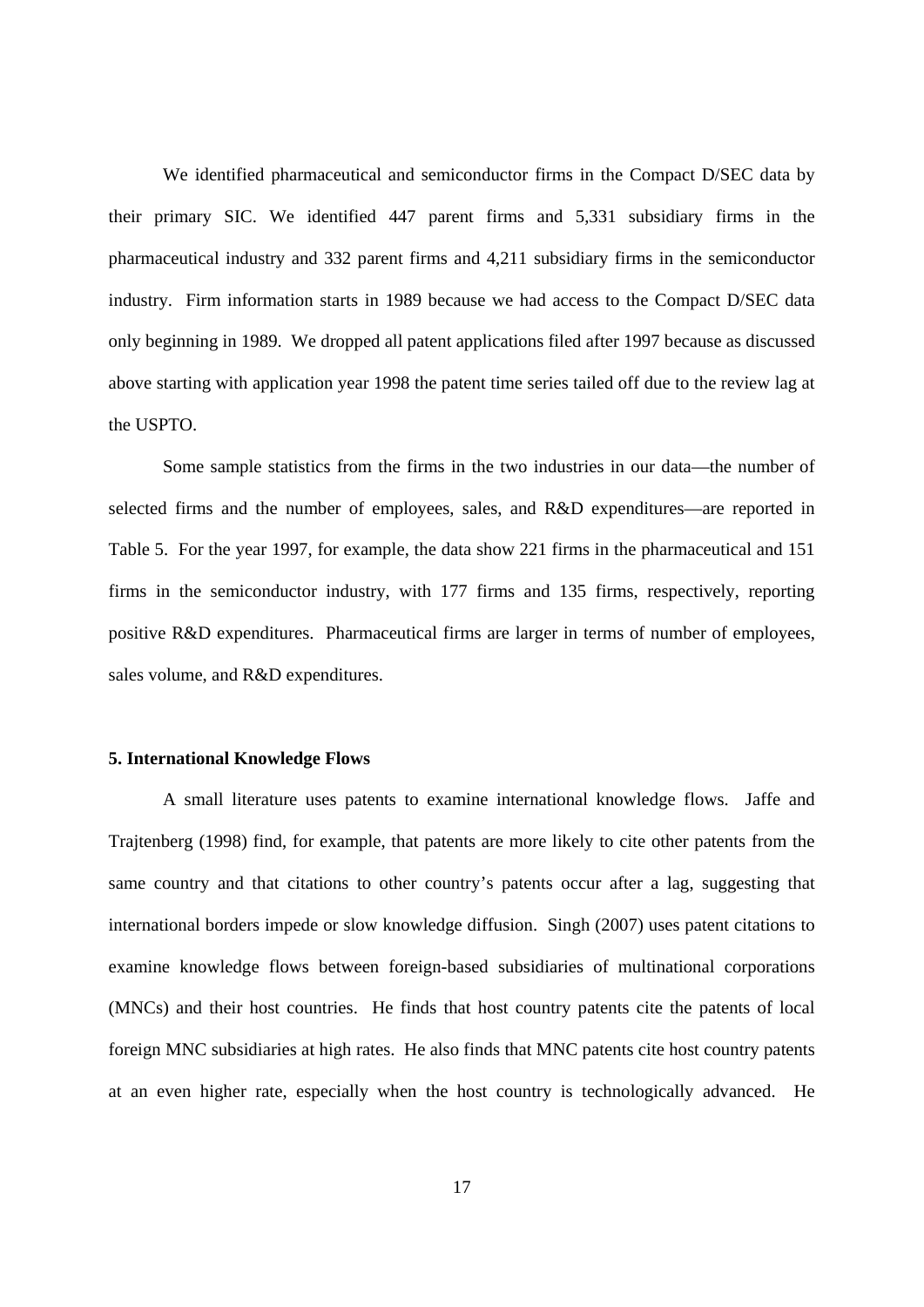interprets this to mean that significant amounts of knowledge flow from MNCs to the host country, and even greater quantities flow from the host country to the MNC. He also finds that inventor flows between MNCs and host countries correlate with the direction of the flow of research personnel. $^{11}$ 

We focus on knowledge flows to the U.S. from abroad and are interested in how they have changed in recent years, especially over the period of the patent surge that began in the mid-1980s. We use the geographic mobility of researchers and their location at the time of invention to track the transmission of foreign knowledge from other countries to the U.S. In addition, we test if the international migration of researchers facilitates knowledge transfers across borders.

Table 6 shows the annual number of unique inventors named on U.S. domestic patents for the years 1985 through 1997. It also shows the percentages of inventors who at the time of the patent application (1) resided in a foreign country, (2) resided in the U.S. and had been previously listed as a foreign-residing inventor on a successful patent application, and (3) resided in the U.S. but had never been previously listed as a foreign residing inventor on a successful patent application. Because our data included patents granted in 1975 and later, we imposed a cut-off for the patents used to define whether an inventor has foreign-experience at the time of the patent's application. We consider as "foreign-experienced" only those inventors who are currently foreign residents or had been foreign residents sometime in the ten-year period prior to the date of the patent's application because ten years still leaves us a long period over which to conduct our analysis and because knowledge acquired in a foreign country far in the past may not be very valuable.

-

<sup>&</sup>lt;sup>11</sup> Singh also uses the USPTO patent data to produce an inventor panel. His name-matching strategy differs in several ways from our (see Singh). Singh does not report on the accuracy of his match.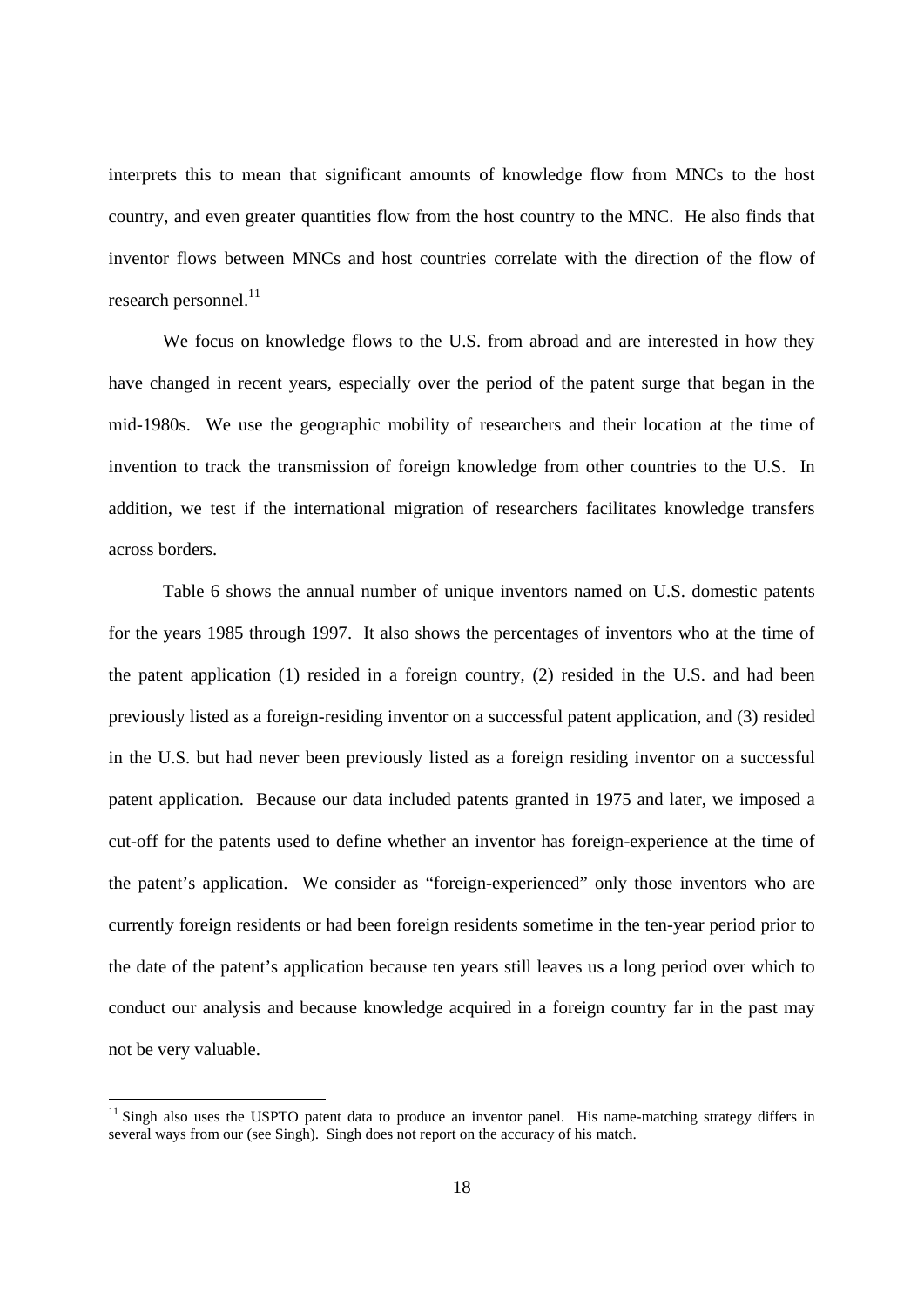Table 6 shows a dramatic increase in the number of unique inventors on U.S. domestic patents between 1985 and 1997, from 42,368 to 119,556, which translates to an average annual growth rate of 9 percent. This increase in this period is expected given the timing of the patent surge. Among those inventors with foreign experience, the percentage of inventors with current foreign addresses increased steadily during the period from 8.15 percent to 9.11 percent while the percentage of U.S.-residing inventors with foreign experience increased from 0.99 percent in 1985 to 1.30 percent in 1992, then dropping to 1.01 percent in 1997. Overall, the percentage of inventors with foreign experience increased (from 9.14 percent in 1985 to 10.13 percent in 1997).

Table 6 shows that the growth in the number of inventors in the pharmaceutical (13 percent annually) and semiconductor (31 percent annually) industries has been significantly faster than for all industries combined. In the pharmaceutical industry the share of inventors with foreign experience grew rapidly although the increase is mostly in the share of inventors with current foreign addresses and there is a decrease in the fraction of U.S.-residing inventors with past foreign experience. This finding is not surprising given the increasing rate at which U.S. pharmaceutical firms have been citing new laboratories abroad (Chacar and Lieberman, 2003) and findings that collaborations among academic scientists have become more dispersed, possibly due to improvements in telecommunications (Adams, Black, Clemmons, and Stephan, 2004). The semiconductor industry shows a similar pattern, but the changes are less pronounced than in pharmaceutical industry. $12$ 

Figure 3A shows the average annual patent productivity of inventors in U.S. domestic patents by foreign-experience type for all patents. Figures 3B and 3C repeat the analysis of Figure 3A but for the pharmaceutical and semiconductor industries alone. The calculations in

-

<sup>&</sup>lt;sup>12</sup> Phene and Almeida (2003) note a dramatic rise in overseas patenting by the five leading U.S. semiconductor companies between 1986 and 1995.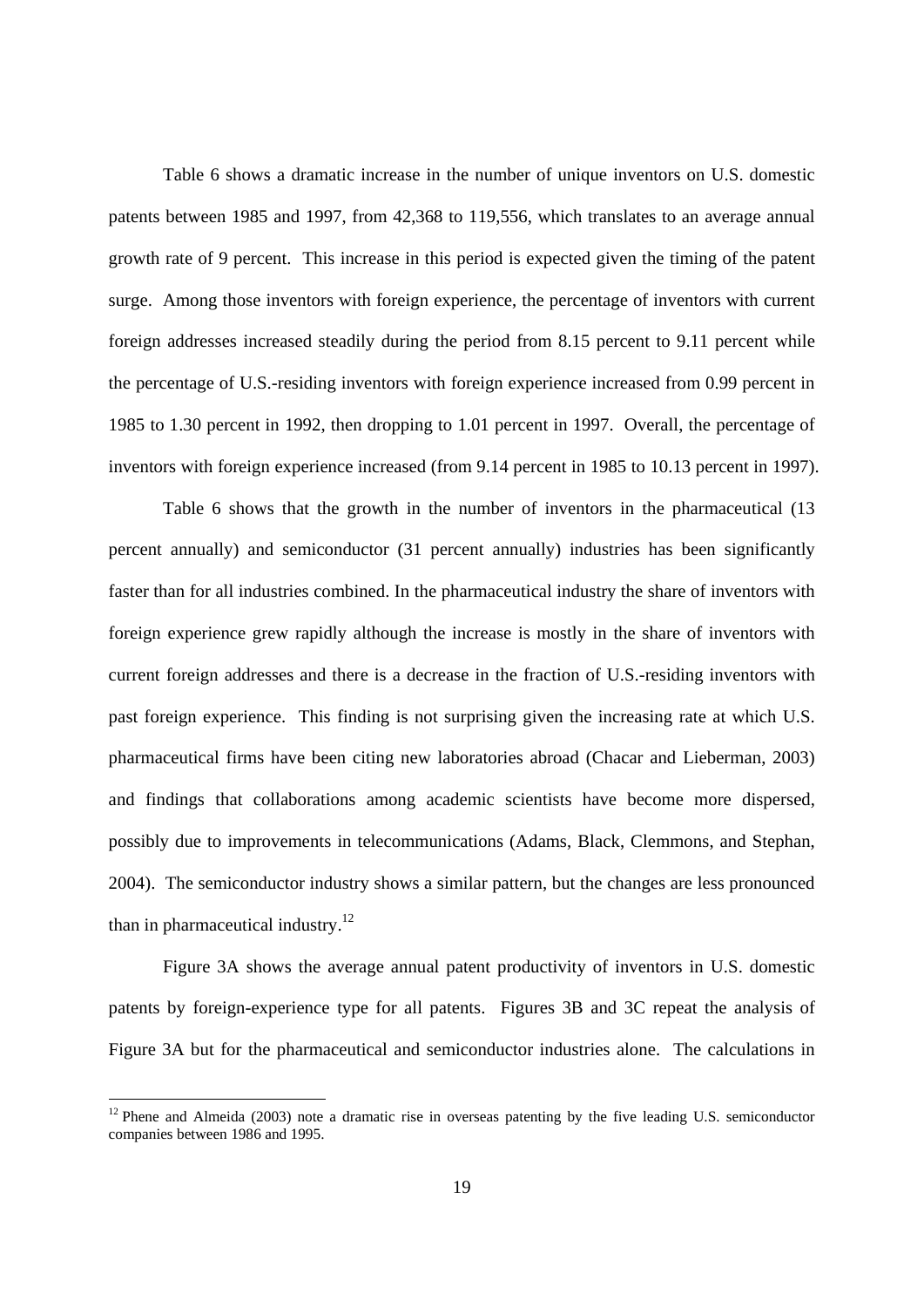these figures are based on inventors named to at least one patent in each year and to at least one additional patent during the previous 10 year period. The latter restriction is imposed because inventors with foreign experience have at least one patent earlier by design. We first note in these figures that patent productivity for all three types has been increasing. However, the growth rate of patent productivity is the highest for the U.S.-residing inventors with past foreign experience and those inventors in later years have significantly higher patent-inventor ratio than other types of inventors. On the other hand, the growth in patent productivity among current foreign residents has been the slowest. There are a number of possible explanations for this. First, inventors with higher productivity are more likely to migrate to the U.S., especially in recent years, because of better compensation for skilled labor in the U.S. labor market or because of U.S. immigration policies. Second, as shown in Table 6, the share of current foreign residents has been rising while that of U.S. residents with foreign experience has been falling, especially in our two industries. These changes may be associated with a more selective migration of researchers with higher productivity. Third, foreign experience somehow improves the productivity of researchers, proportionally more in recent years, or inventors with foreign experience happen to be working in technological areas with higher patent propensities.

Figures 3B and 3C show qualitatively similar changes in productivity among the different types of inventors. Note that because we are looking within an industry with rather homogenous technology, these gaps are less likely due to heterogeneity in technology class. Figure 3C more clearly demonstrates the changes in patent productivity across the types of inventors in the semiconductor industry.

Where Figures 3A-C track the productivity of inventors by their patent output, Figures 4A-C track how the quality of inventors' output changes by inventor type. There is evidence that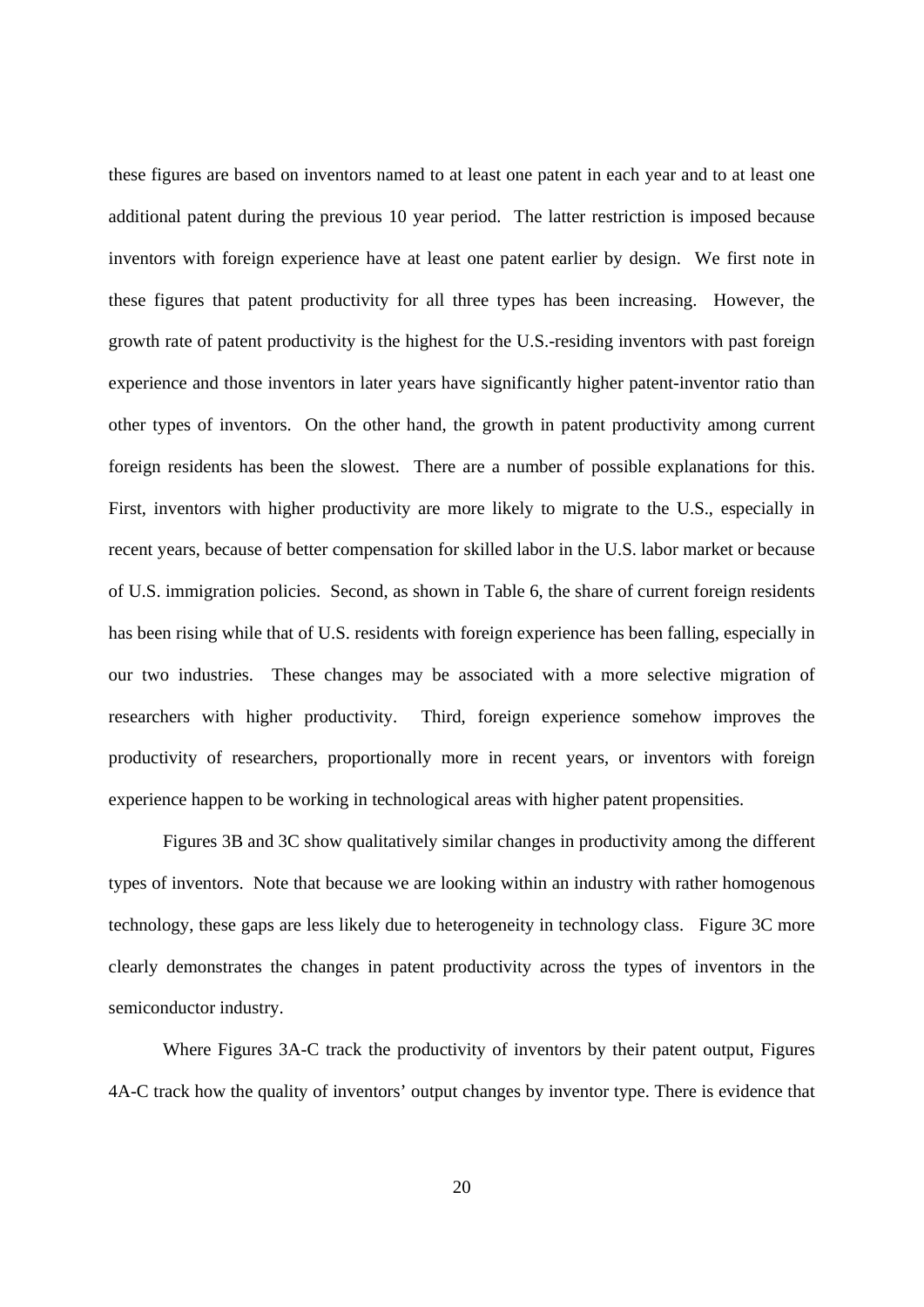citations received reflect the economic value of the patent (Trajtenberg, 1991). Figure 4A shows the citations received in the 5-year period following application per patent by inventor type for all industries over time. This figure covers only years of application through 1992 because the NBER citation data contain citations made by patents granted in years up to 1999 and we take into account the 5-year period of citation and a 2-year gap between application and granting dates. Between 1985 and 1992, the citations per patent rose for all three classes of inventors. Throughout the 1985-1992 period, the average citations per patent produced was the highest and grew fastest for U.S. residents with foreign experience and was the lowest and grew slowest for foreign residing inventors. In 1992, the number of citations attracted by the average patent of a U.S. residing inventor with foreign-patenting experience, U.S.-residing inventor without foreign patenting experience, and foreign residing inventor, was about 6.5, 5, and 3.5 respectively. Thus, taken together, Figures 3A and 4A show that U.S.-residing inventors with foreign experience produce more patents on average and patents of higher quality than the other two classes of inventors between 1985 and 1992. Figures 4B and 4C conduct the analysis separately for the pharmaceutical and semiconductor industries. The semiconductor industry shows the same ordering of inventor types, though the levels are higher for each type. The pharmaceutical industry however shows no clear and consistent distinction between the two classes of U.S. residing inventors. Figure 4C does show that foreign-residing inventors produce the lowest quality patents, by the citation measure and of U.S.-residing inventors, those with foreign patenting experience produce more valuable patents. Thus it appears that in both industries in the late 1980s into the 1990s U.S.-residing inventors with foreign experience have higher patent rates. In the semiconductor industry, their patents also attract more citations.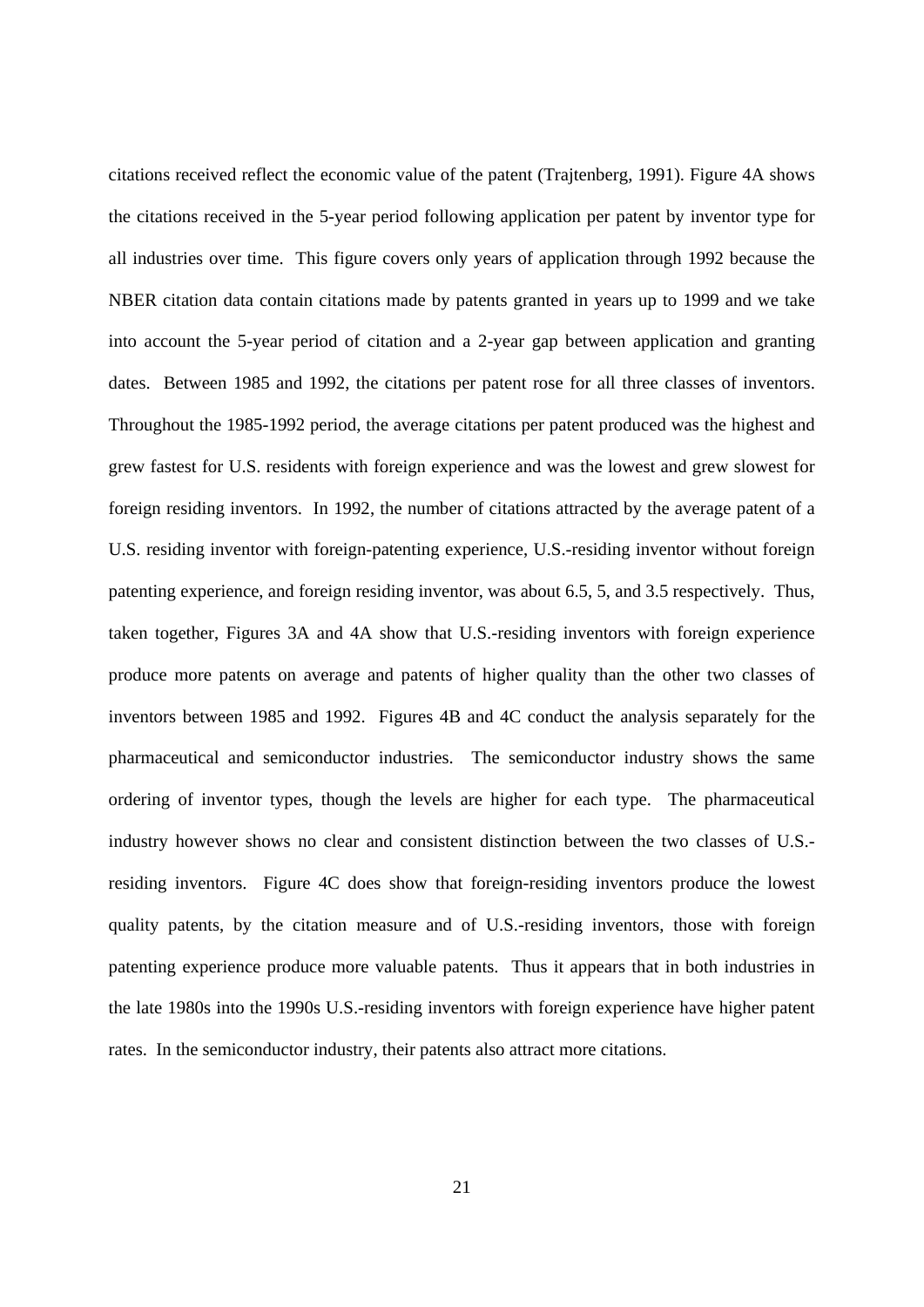Is a patent from a domestic firm more likely to cite foreign-assignee patents when its inventors have foreign experience? We are interested in learning if knowledge spillovers from foreign countries are facilitated by direct exposure to inventors with foreign experience. Table 8 presents the results of our estimation of the determinants of accessing foreign knowledge in the pharmaceutical and semiconductor industry. The unit of observation of the regression is a patent applied for in year 1997. The dependent variable is the fraction of citations to the patent that are assigned to foreign assignees (CITE\_FRGN). The key regressor in these regressions is a binary variable which takes 1 if at least one inventor on the patent is currently residing or formerly resided in one of the foreign countries where foreign assignees of cited patents are located (FRGN\_EXP). Note that this regressor reflects not just whether an inventor has foreign experience but which country the inventor has experience from. We speculate that knowledge spillover is country-specific.

The regressions in Table 8 also include as right-hand side variables firm-level characteristics in year 1997. A measure of the size of the research operation, proxied by the number of unique inventors named to patents awarded to the firm in 1997 (INVENTOR), is included to examine whether large-scale R&D enterprises are more likely to rely on foreign knowledge. We use the number of employees (EMPLOYEE) as an alternative measure of organizational size at the firm level. Included are the R&D-inventor ratio (R&D/INV) and the number of business lines in the firm (NSIC), measured by the number of secondary SIC's identified with the firm. We include the  $R&D$ -inventor ratio  $(R&D/INV)$  as a regressor because a highly capitalized firm may rely on more advanced technology and thus may be more open to foreign technology. We include NSIC as a regressor to estimate the impact of economies of scope in the firm's use of foreign knowledge. Our regressions also include the median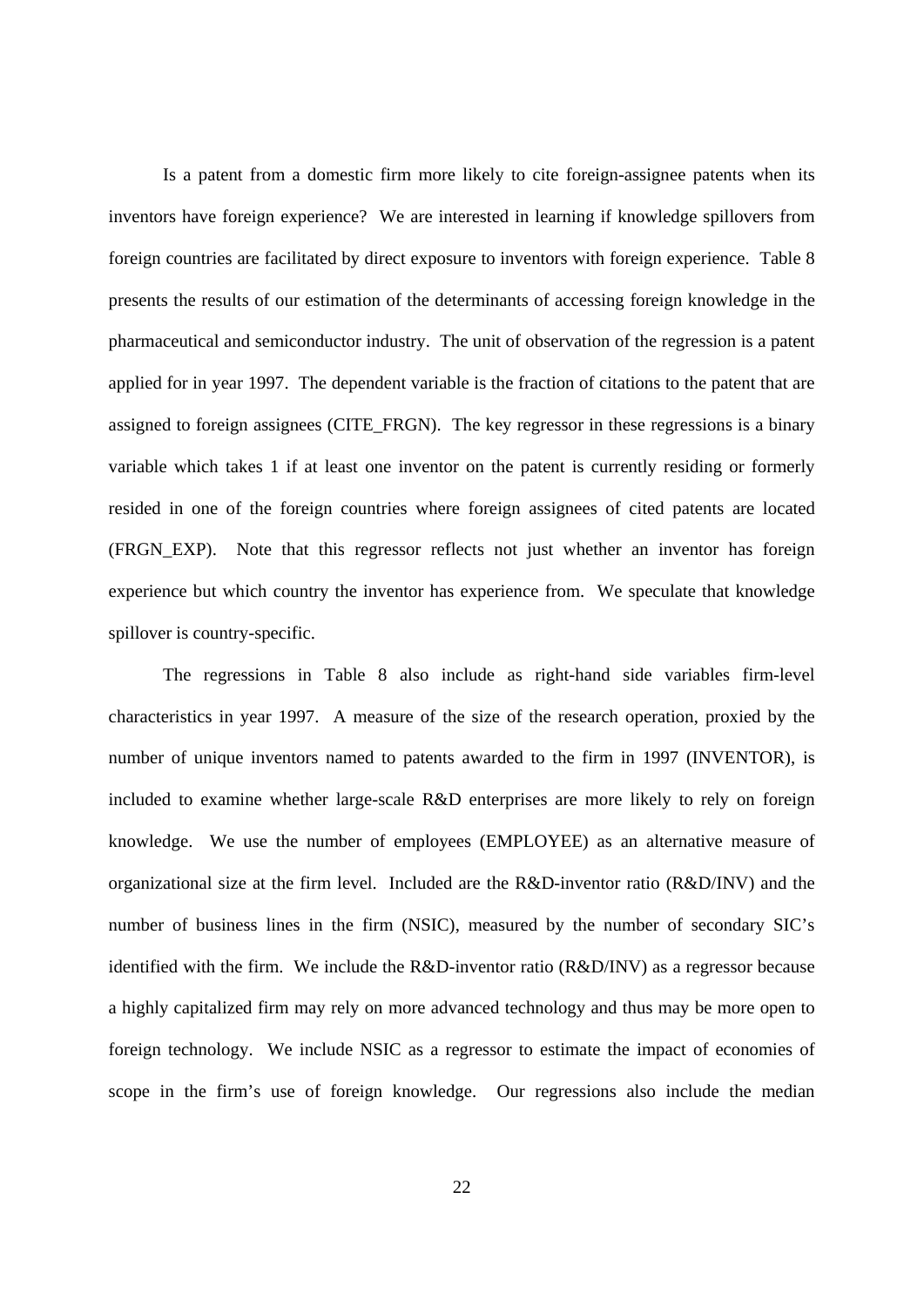experience of all inventors in the firm (MEXP) and years elapsed since the founding year of the firm (FIRMAGE). The means and standard deviations of the independent and dependent variables, along with their definitions, are described in Table  $7<sup>13</sup>$ 

Column 1 in Table 8 for each industry panel shows the estimated relationship between the fraction of a patent's citations to foreign-assigned patents and the existence of foreignexperienced inventors using OLS. Column 2 for each industry panel reports the estimates of the determinants of the citation to foreign patents.

One concern for our regression is that inventors are more likely to cite their own past patents than other inventors' patents, which may drive the estimated relationship between our dependent variable and the key regressor, FRGN\_EXP. In column 3 for each industry panel we thus exclude patents which have the same inventors as those in their cited patents.

The results in Table 8 show that a patent by inventors with foreign experience in both industries is more likely to cite patents assigned to foreign firms from the same country where the inventors are residing or resided in the past: FRGN\_EXP has a significantly positive effect in all models. This effect is still significant with the data without self-citing patents. The coefficient estimates suggest that having an inventor on the patent with patenting experience in a particular (non-U.S.) country increases the fraction of citations to that country's patents by between .22 and .29.

The results show a negative effect of the size of the R&D enterprise on the fraction of citations to foreign patents in the semiconductor industry. There is no significant effect of the size of the R&D enterprise in the pharmaceutical industry. On the other hand, the coefficient estimate on the firm size variable (EMPLOYEE) is insignificant in all models. The coefficient

-

 $13$  Note that the means of the variables reported in Table 7 are not the averages across firms because our regressions are at the patent level, not at the firm level. For instance, the mean value of INVENTOR and EMPLOYEE is greater than the firm mean in 1997 because larger firms tend to have more patents.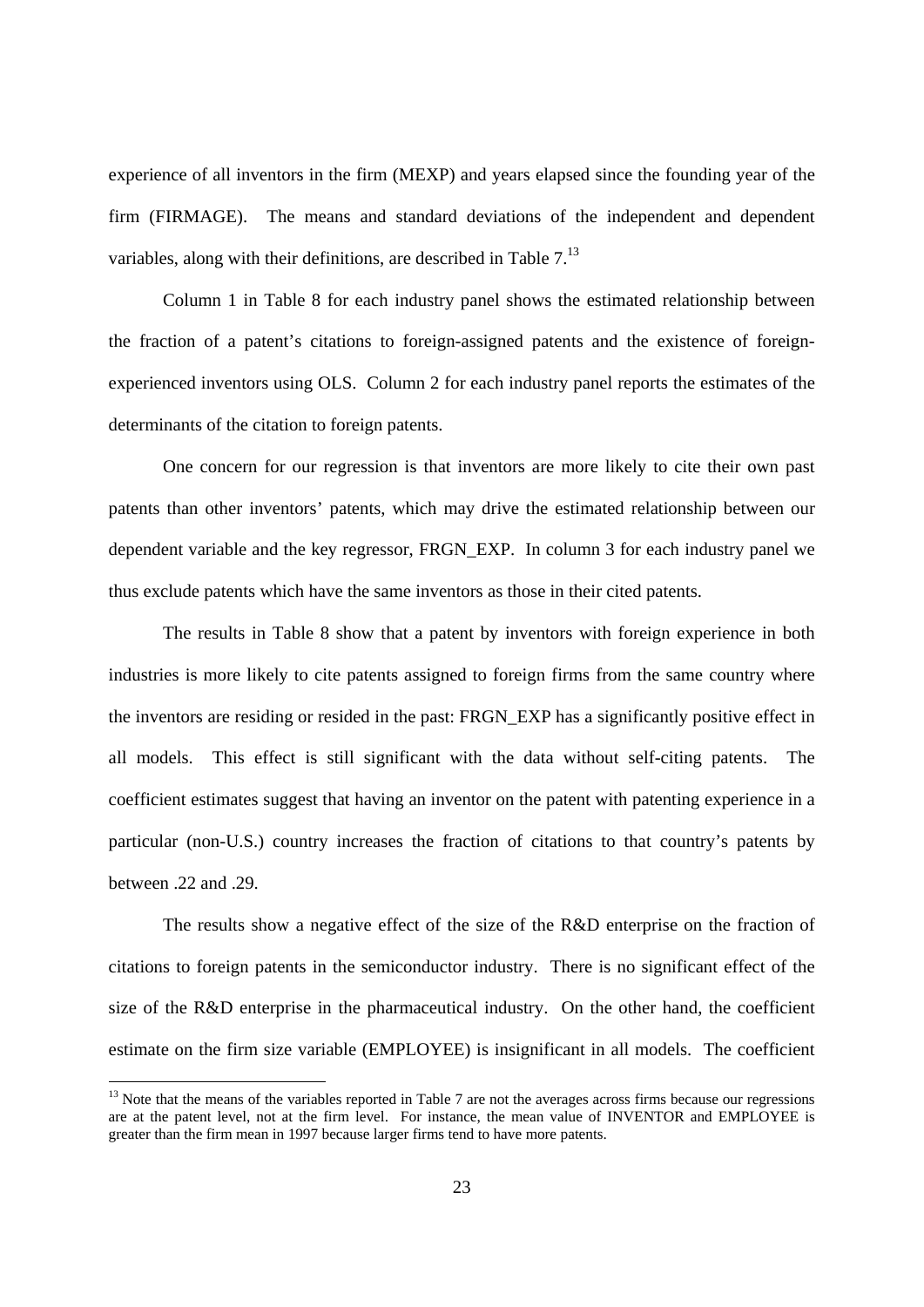estimate on log R&D/INV is generally positive but insignificant in all regressions. The coefficient estimate on log NSIC is never significant by conventional criteria of significance. The coefficient estimate on log MEXP is negative and significant for both industries. This may partly reflect that it is more costly for older inventors to learn new technologies from abroad, or it may be due to a vintage or a composition effect (e.g., areas of technology that experienced innovators innovate in are somehow more "domestic"). The coefficient estimate on log FIRMAGE is significant for both industries but has different signs for the two industries. The effect is negative in pharmaceutical industry while it is positive in semiconductor industry. That is, we find that in the semiconductor industry older firms, and in the pharmaceutical industry, younger firms are more likely to make use of the output of non-U.S. R&D.

### **6. Conclusion**

We describe the construction of a panel data set that links inventors to the U.S. pharmaceutical and semiconductor firms for whom they work. These data contain measures of inventors' R&D productivity—patents and patent citations—as well as information on the firms to which their patents are assigned. In this chapter we use these data to examine the role of research personnel as a pathway for the diffusion of ideas from foreign to U.S. innovators. We envision that local knowledge abroad that is tacit can be accessed or imported in two ways. The first is for U.S. firms to move closer to the sources of local foreign knowledge, possibly by setting up subsidiaries abroad (see Phene and Almeida, 2003) and by hiring local scientists, or by sending firms' U.S. scientists abroad to the subsidiaries. In our analysis this is captured by the number of inventors who are foreign-residing at the time of invention. The second way is for firms to hire scientists who had previously worked in laboratories abroad; that is, for scientists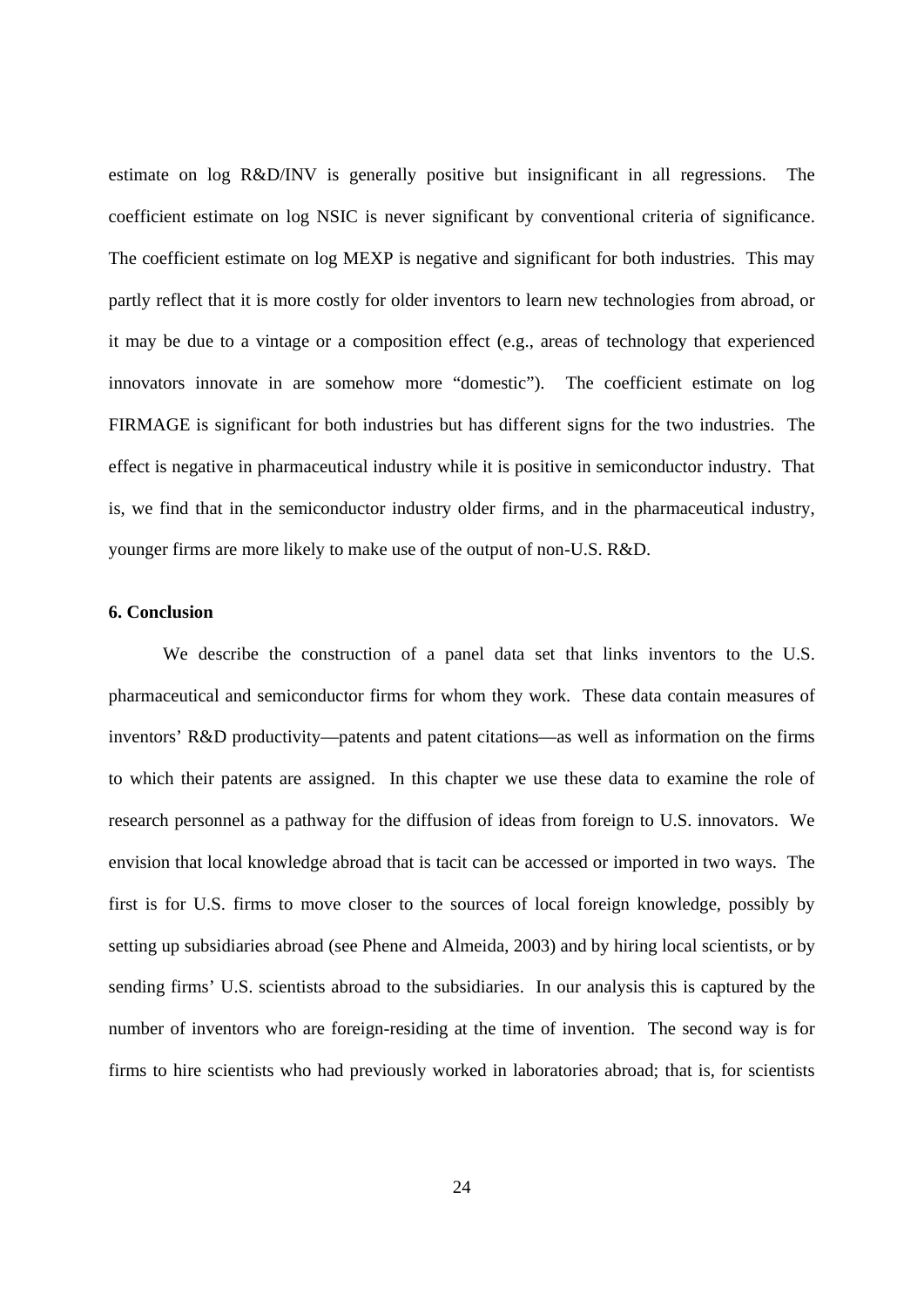with a foreign background to move to U.S. firms on U.S. soil. This is captured by the number of inventors who are residing in the U.S. but have foreign experience.

Table 6 suggests that U.S. domestic firms are relying more on the first way than the second way of accessing foreign sources of knowledge. In any year, the fraction of inventors who are residing in the U.S. and have foreign patenting experience is always less than .02. The fraction of inventors on U.S. patents assigned to U.S. firms who are abroad at the time of invention rises from about .08 in 1987 to about .09 in 1997. In the pharmaceutical and semiconductor industries, however, foreign-residing inventors are used more extensively and the growth has been more dramatic. Between 1989 and 1997, the fraction of inventors who were foreign-residing at the time of invention rose from .15 to .30 and from .09 to .15 for the pharmaceutical and semiconductor industries, respectively. This may be consistent with the argument by Phene and Almeida (2003) that the ability of local subsidiaries of multinational enterprises to tap the stock of knowledge in their host countries increases as part of a maturation process.

While U.S. innovating firms' employment of migrant workers with foreign research experience has fallen in relative terms, compared to foreign-residing and U.S. domestic researchers without foreign experience, these migrant workers are highly productive. Moreover, their productivity has increased over the period that we study, possibly because of either accelerating knowledge spillovers or more selective migration of high-productivity inventors.

In Table 8, we present evidence that either employing researchers abroad or foreignexperienced researchers in the U.S. contributes to the import of foreign knowledge. The citation of the patent of a foreign assignee by a U.S. firm's patent represents either an assimilation of foreign knowledge by the parent firm in the U.S. or the assimilation of the foreign knowledge by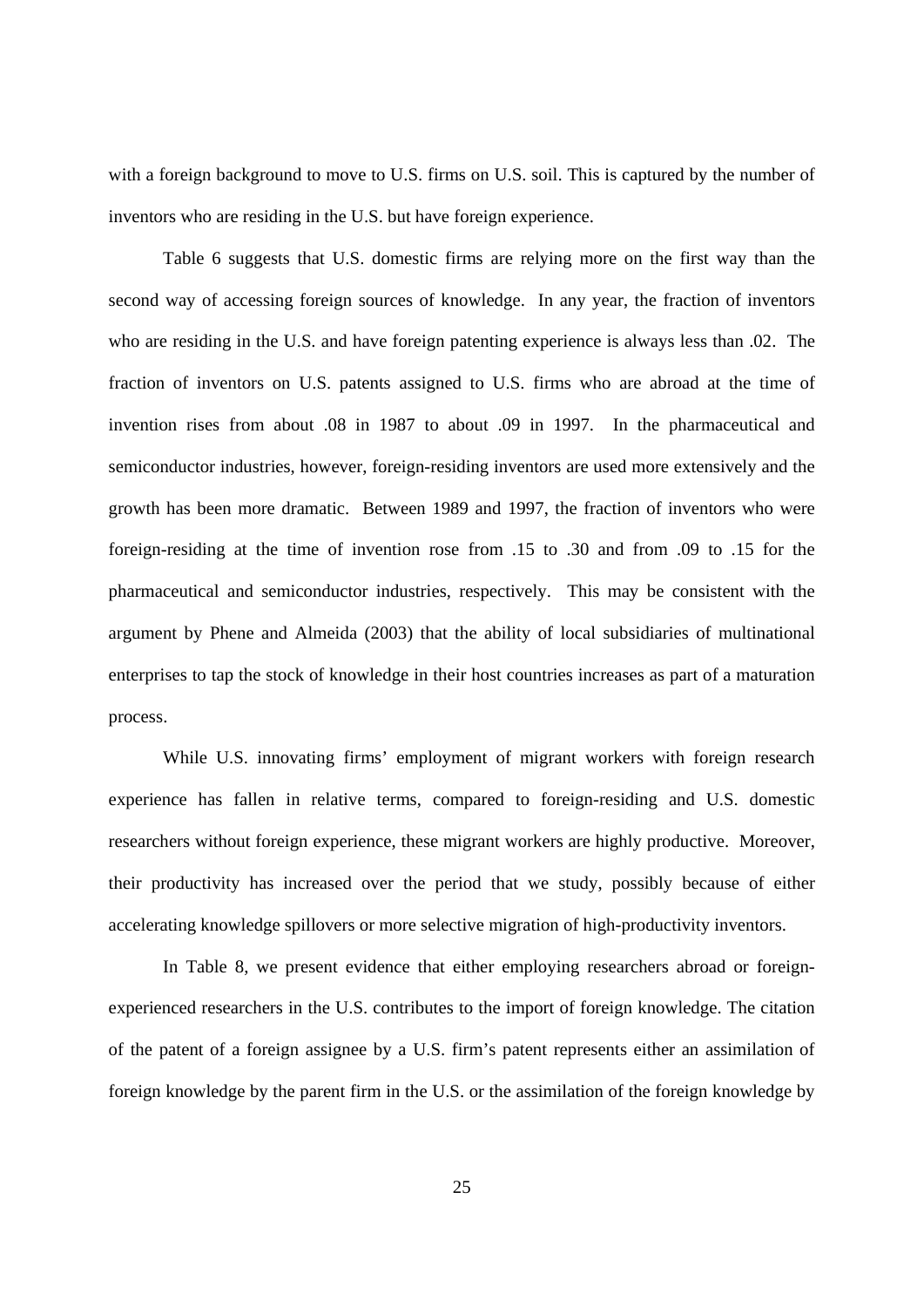foreign subsidiaries of the U.S. firm. Evidence from the international business literature suggests that the multinational corporation's home base learns from its foreign-based subsidiaries (Singh, 2007; Kogut and Zander, 1993; Dunning, 1992). Thus we interpret the evidence presented in Table 8 as evidence that when U.S. innovating firms employ either foreign-experienced researchers in the U.S. or those at a foreign-based subsidiary, transmission of foreign knowledge from their foreign origins to the U.S. results. Tables 6 and 8 together, we believe, suggest that this transmission has been increasing in the U.S. pharmaceutical and semiconductor industries from the late 1980s through the late 1990s.

Our findings are consistent with reports that during this period the U.S. pharmaceutical industry has been increasing the pace at which it is establishing laboratories on foreign soil. Our findings are also consistent with arguments that foreign subsidiaries of U.S. semiconductor firms are becoming more adept at extracting foreign based knowledge.

We anticipate this data set will be useful in addressing other important questions. These data will allow us to investigate the consequences of the mobility of R&D personnel on firm R&D. What is the impact, for example, of the arrival of a researcher with a particular set of R&D experiences on the character and quantity R&D done by a firm? We will be able to address this question because we know each researcher's patenting history, both in terms of quantity but we also know the kinds of technologies underlying the innovations. This data set will allow us to directly observe the importance of inter-firm mobility for technological diffusion. From the perspective of the researcher, this data set will allow us to examine the determinants of inter-firm mobility. The panel nature of these data will allow us to investigate the productivity profiles of researchers working in industry over their careers. Because we observe all the inventors responsible for a patent we will be able to use this data set to investigate how firms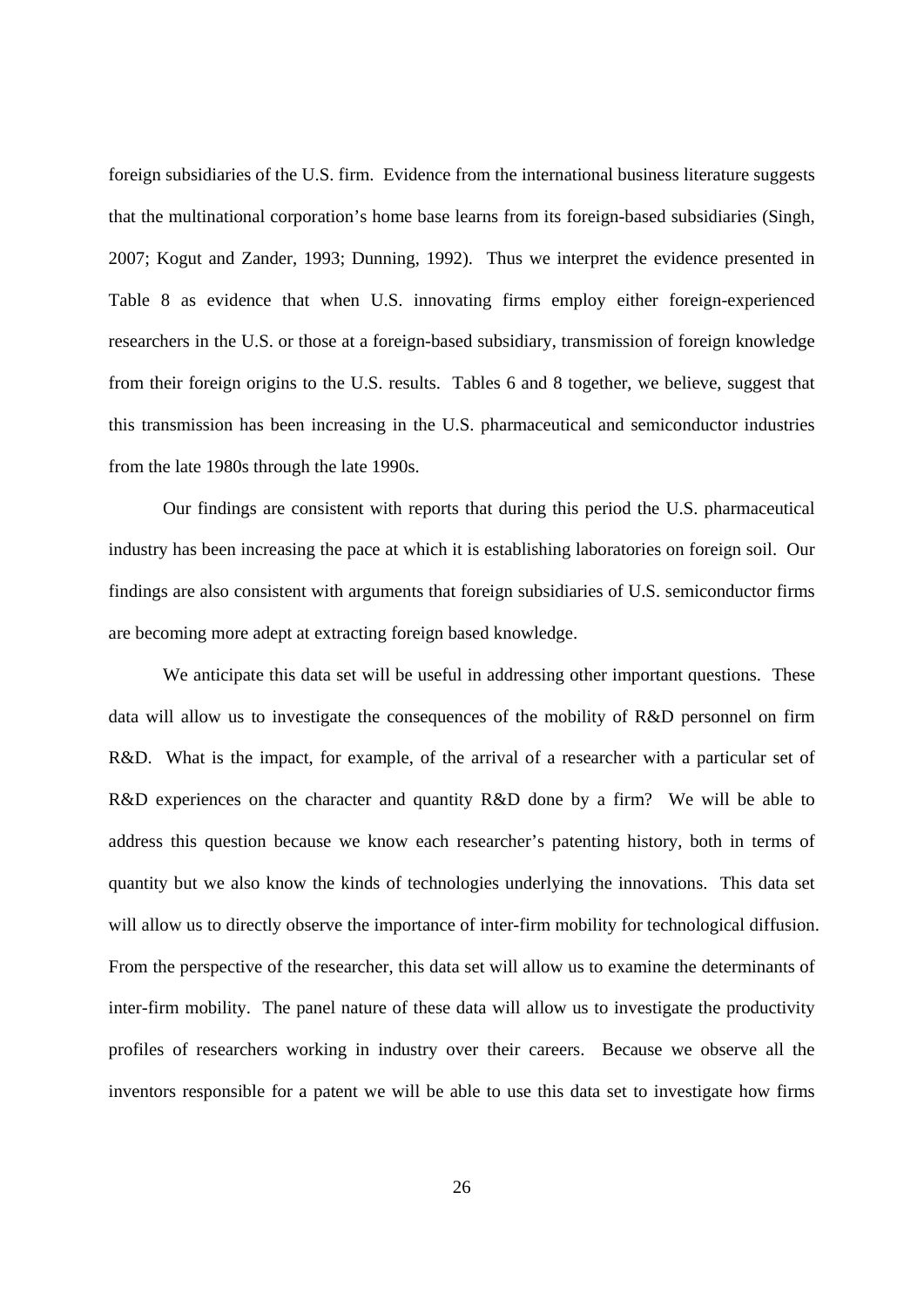organize the R&D enterprise, the extent of collaboration among researchers who are geographically dispersed, and the extent of interaction among researchers with different backgrounds.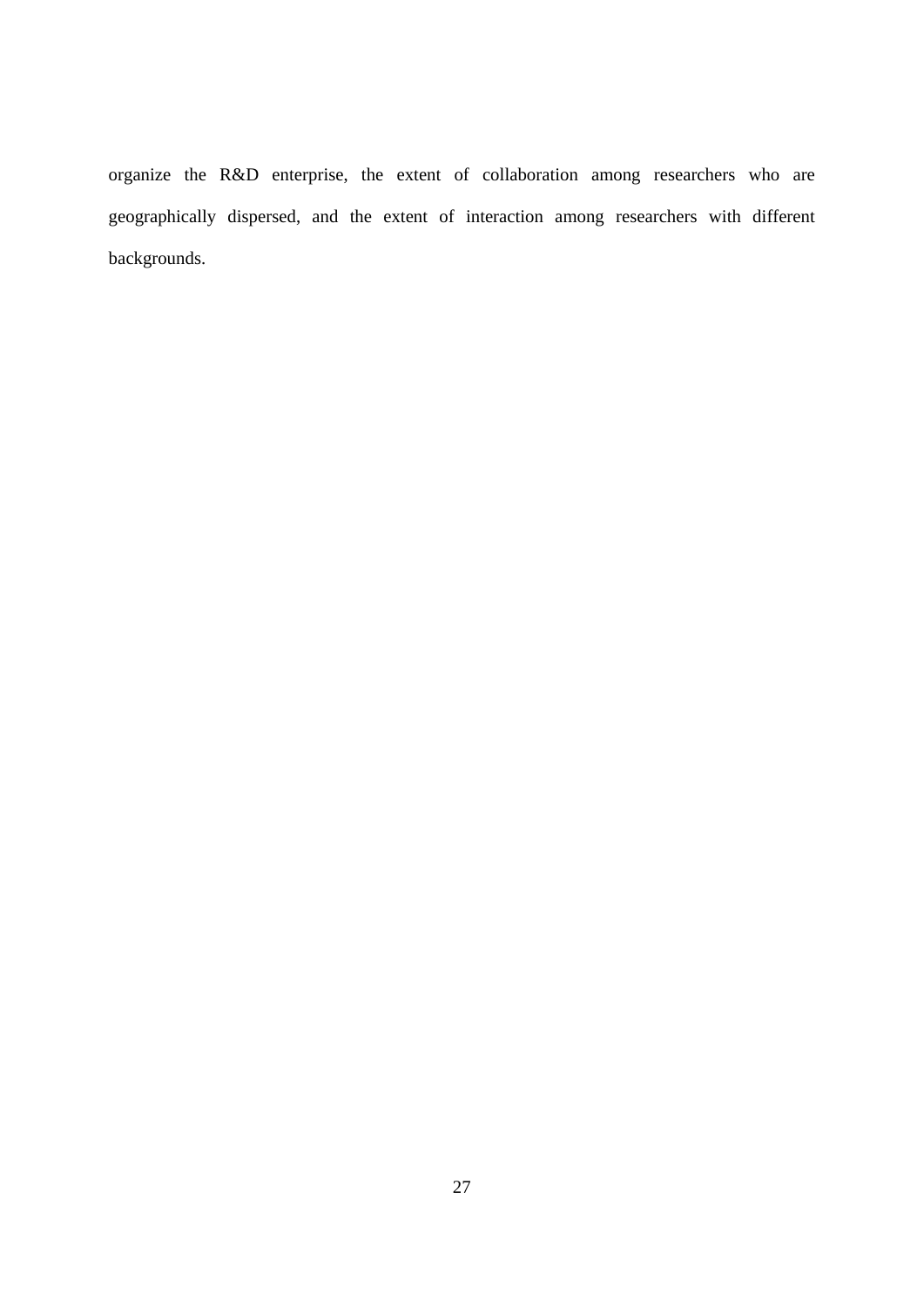#### **Appendix A. The SOUNDEX Coding System**

The SOUNDEX is a coded index for last names based on the way a last name sounds rather than the way it is spelled. Last names that sound the same, but are spelled differently, such as SMITH and SMYTH, have the same SOUNDEX code. We use the SOUNDEX coding method to expand the list of similar last names to overcome the potential for misspellings and inconsistent foreign name translations into English; misspellings are common in the USPTO data, as are names of non-Western European origin.

A SOUNDEX code for a last name takes an upper case initial followed by 6-digit numeric codes. For example, the SOUNDEX code for Keynes is K520000. The rules for generating a SOUNDEX code are  $14$ :

- 1. Take the first letter of the last name and capitalize it.
- 2. Go through each of the following letters giving them numerical values from 1 to 6 if they are found in the Scoring Letter table (1 for B, F, P, V; 2 for C, G, J, K, Q, S, X, Z; 3 for D, T; 4 for L; 5 for M, N; 6 for R; 0 for Vowels, punctuation, H, W, Y).
- 3. Ignore any letter if it is not a scoring character. This means that all vowels as well as the letters h, y and w are ignored.
- 4. If the value of a scoring character is the same as the previous letter, ignore it. Thus, if two 't's come together in the middle of a name they are treated as a single 't' or a single 'd'. If they are separated by another non-scoring character then the same score can follow in the final code. The name PETTIT is coded as P330000. The second 'T' is ignored but the third one is not, since a non-scoring 'I' intervenes.
- 5. Add the number onto the end of the SOUNDEX code if it is not to be ignored.
- 6. Keep working through the name until you have created a code of 6 characters maximum.
- 7. If you come to the end of the name before you reach 6 characters, pad out the end of the code with zeros.
- 8. You may choose to ignore a possessive prefix such as 'Von' or 'Des'.

-

See "Using the Census SOUNDEX," General Information Leaflet 55 (Washington, DC: National Archives and Records Administration, 1995) for the detailed method.

<sup>&</sup>lt;sup>14</sup> The strings of '-, ., +, /, (, ), %, ?, #, &, ", \_' in all name fields have been translated to blank space in advance and then last names are SOUNDEX coded.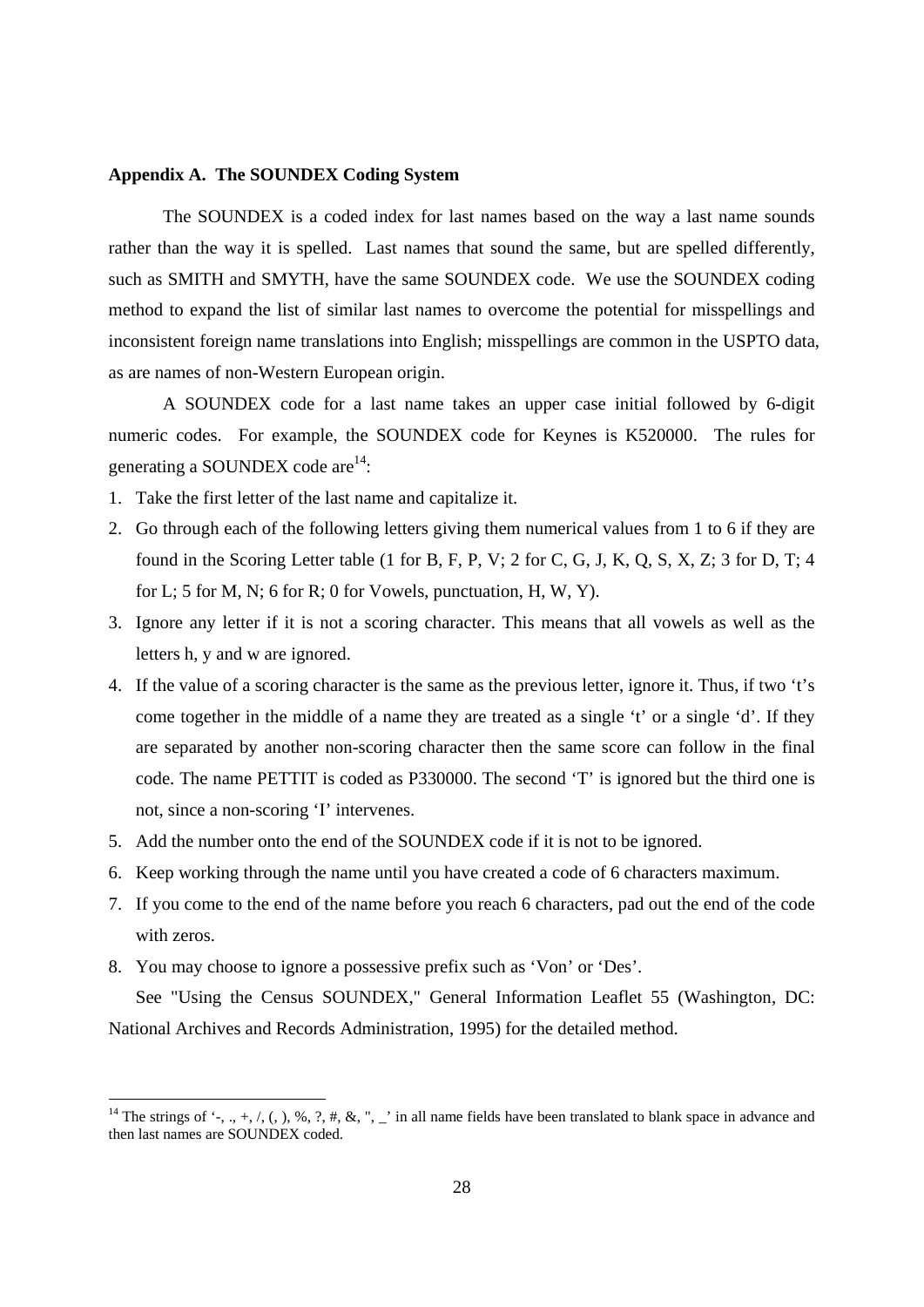#### **REFERENCES**

Adams, J.D., Black, G.C., Clemmons, J.R., and Stephan, P.E. (2004). "Scientific Teams and Institution Collaborations: Evidence from U.S. Universities, 1981-1999," NBER Working Paper no. 10640.

Agrawal, Ajay K., Cockburn, Iain M., and McHale John 2003 "Gone but Not Forgotten: Labor Flows, Knowledge Spillovers, and Enduring Social Capital," NBER Working Paper no. 9950

Almeida, Paul and Kogut, Bruce. "Localization of Knowledge and the Mobility of Engineers in Regional Networks," *Management Science* 45(7), July 1999.

Audretsch, D. B., and Feldman, M. P. (1996). R&D spillovers and the geography of innovation and production. *The American Economic Review*, *86*, 630–640.

Branstetter, L.G. (2001). "Are Knowledge Spillovers International or Intranational in Scope?" *Journal of International Economics*, 53(1): 53-79.

Chacar, A. S. and Lieberman, M.B. (2003). "Organizing for technological innovation in the U.S. Pharmaceutical Industry." *Geography and Strategy: Advances in Strategic Management,* 20, 299–322.

Cohen, Wesley M., Nelson, Richard R., Walsh, John P. 2002. "Links and Impacts: The Influence of Public Research on Industrial R&D." *Management Science*, 48(1), pp. 1–23

Duguet, Emmanuel and MacGarvie, Megan. 2005. "How well do patent citations measure flows of technology? Evidence from French innovation surveys," *Economics of Innovation and New Technology*, 14(5), 375-393

Dunning, J.H. (1992). *Multinational Enterprises and the Global Economy*. Addison-Wesley: Wokingham, England; Reading, Mass.

Feldman, M. P. (1994). *The geography of innovation*. Boston: Kluwer Academic Publishers.

Freeman, Richard B. (June 2005) "Does Globalization of the Scientific/Engineering Workforce Threaten U.S. Economic Leadership?" NBER Working Paper No. 11457.

Griliches, Z. (1992). The search for R&D spillovers. *Scandinavian Journal of Economics*  (Supplement), 29–47.

Hall, B., Griliches, Z. and Hausman, J. "Patents and R&D: Is There a Lag?" *International Economic Review*, Vol. 27 (1986), pp. 265-283.

Hall, B., Jaffe, A. and Trajtenberg, M. (2000). "Market Value and Patent Citations: A First Look." *NBER Working Paper* No. 7741.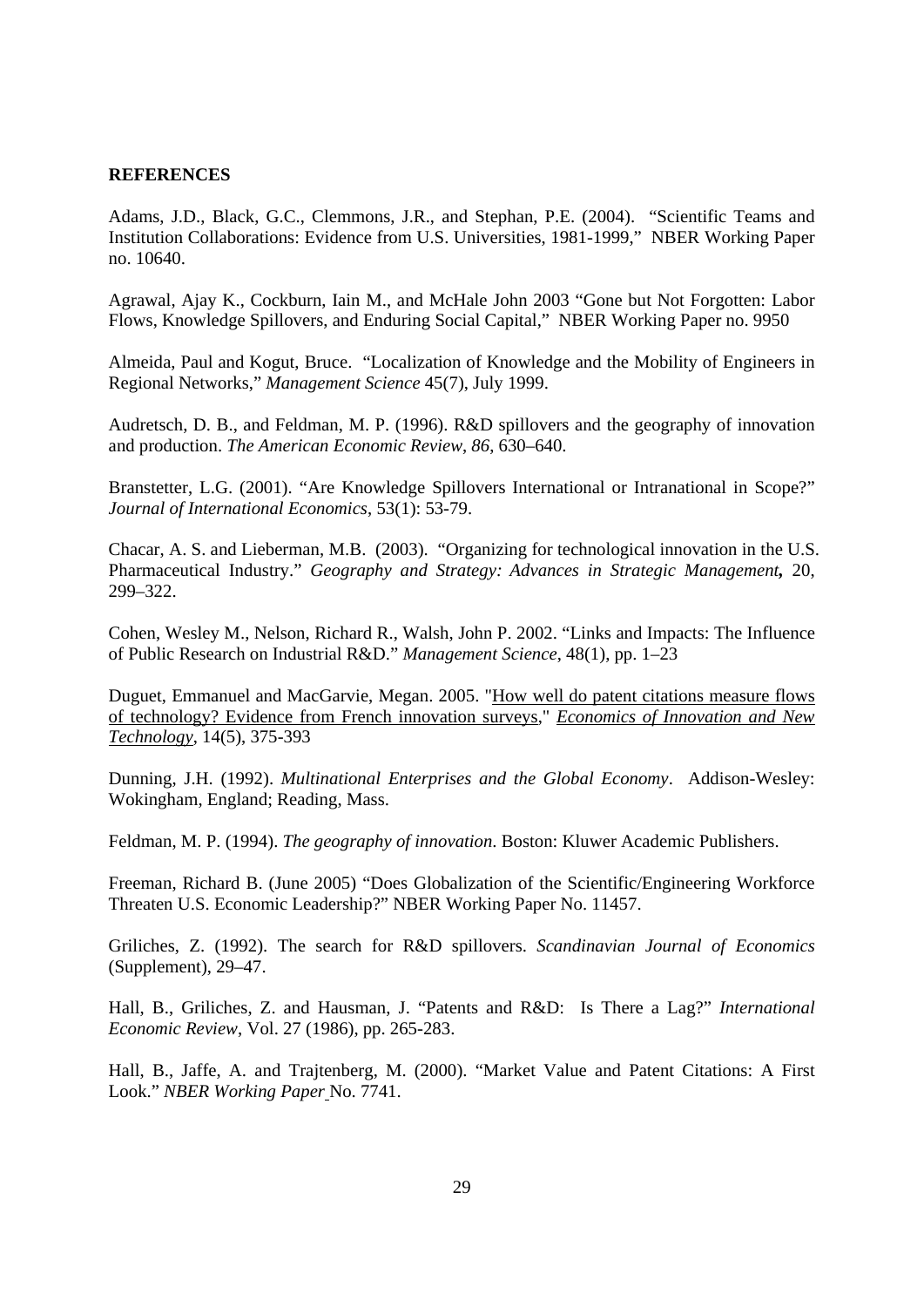Hall, B. H., Jaffe, A. B. & Trajtenberg, M. (2001). The NBER patent citation data file: Lessons, insights and methodological tools. NBER Working Paper 8498.

Hall, B. and Ziedonis, R. (2001) The Determinants of Patenting in the U.S. Semiconductor Industry, 1980–94. *Rand Journal of Economics*, 32(1), 101–128.

Hu, A. G.Z and Jaffe, A. B. (2003) "Patent citations and international knowledge flow: the cases of Korea and Taiwan." *International Journal of Industrial Organization*, 21, pp. 849-880.

Jaffe, Adam B. 1989. "Real Effects of Academic Research." *The American Economic Review*, 79(5), pp. 957-970.

Jaffe, Adam B., Fogarty, Michael S., and Banks, Bruce A. (1998) "Evidence from Patents and Patent Citations on the Impact of NASA and Other Federal Labs on Commercial Innovation," *Journal of Industrial Economics*, 46 (2) , 183–205

Jaffe, A. B and M. Tratjenberg (1999), "International Knowledge Flows: Evidence from Patent Citations," *Economics of Innovation and New Technology*, 8, pp. 105-136.

Jaffe, Adam, Trajtenberg, Manuel and Henderson, Rebecca, (1993) "Geographic Localization of Knowledge Spillovers as Evidenced by Patent Citations," *Quarterly Journal of Economics* 108 (3), pp 577-598, 1993.

Keller, W. (2002). "Geographical Localization of International Technology Diffusion," *American Economic Review*, 92(1), pp. 120-142.

Kim, Jinyoung and Marschke, Gerald, 2004. "Accounting for the recent surge in U.S. Patenting: Changes in R&D expenditures, patent yields, and the high tech sector," *Economics of Innovation and New Technology*, Vol. 13, 543-58.

Kim, Jinyoung and Marschke, Gerald, 2005. "Labor Mobility of Scientists, Technological Diffusion, and the Firm's Patenting Decision," *The Rand Journal of Economics*, 36 (2), pp. 298- 317

Kogut, B. and Zander, U. (1993) "Knowledge of the Firm and the Evolutionary Theory of the Multinational Corporation," *Journal of International Business Studies*, 24(4), pp. 625-645.

Kortum, S., and Lerner, J. (1999) What is Behind the Recent Surge in Patenting? *Research Policy*, 28(1), 1-22.

Kortum, S. and Lerner, J. (2003) "Unraveling the Patent Paradox." Presented at the American Economic Association Meetings.

Moen, Jarle. (2005) "Is Mobility of Technical Personnel a Source of R&D Spillovers?" *Journal of Labor Economics*, 23(1), pp. 81-114.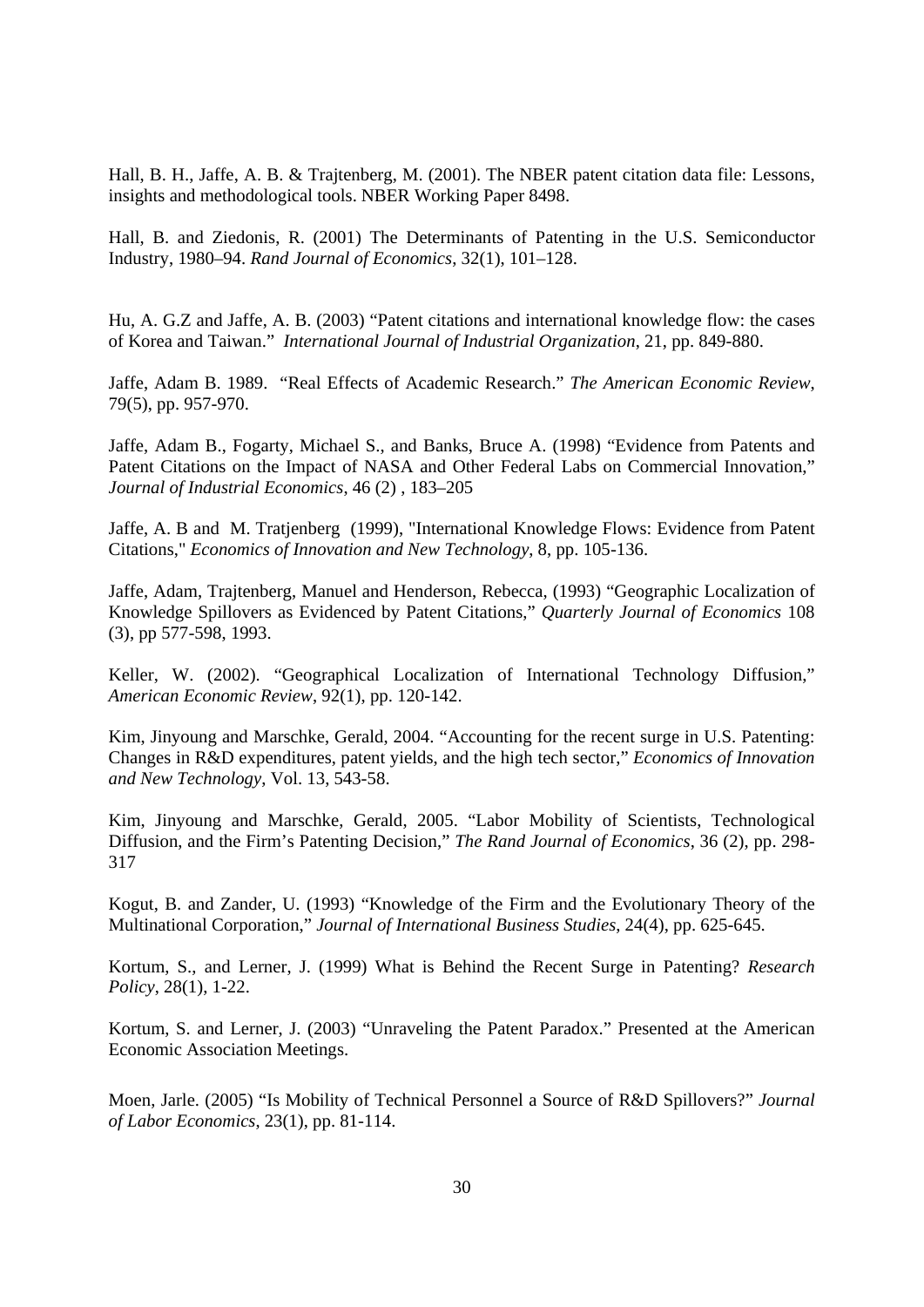Mowery, David C. and Ziedonis, Arvids A. (October 2001). "The Geographic Reach of Market and Non-Market Channels of Technology Transfer: Comparing Citations and Licenses of University Patents" NBER Working Paper No. W8568.

National Archives and Records Administration. (1995). General Information Leaflet 55.

Polanyi, Michael. *Personal Knowledge: Towards a Post-Critical Philosophy* (University of Chicago Press, Chicago, 1958)

Polanyi, Michael. *The Tacit Dimension* (Doubleday, Garden City, NY, 1966)

Regets, Mark C. (June 2007). "Research Issues in the International Migration of Highly Skilled Workers: A Perspective with Data from the United States," Division of Science Resources Statistics, National Science Foundation Working Paper, SRS 07-203.

Singh, Jasjit. (2007) "Asymmetry of Knowledge Spillovers between MNCs and Host Country Firms," *Journal of International Business Studies,* 38, pp. 764-786.

Thompson, Peter and Fox-Kean, Melanie. (2005). "Patent Citations and the Geography of Knowledge Spillovers: A Reassessment." *American Economic Review*, 95(1), pp. 450-460.

Trajtenberg, M. (Spring 1990). "A Penny for Your Quotes: Patent Citations and the Value of Innovations" *Rand Journal of Economics, 21(1),* 172-187.

Trajtenberg, Manuel; Shiff, Gil; and Melamed, Ran. (2006). "The Names Game: Harnessing Inventors' Patent Data for Economic Research" NBER Working Paper No. 12479, August 2006.

U.S. Patent and Trademark Office User's Guide. (October 2001). "Patents BIB: Selected Bibliographic Information from U.S. Patent Grant Publications and U.S. Patent Application Publications 1969 to Present," Draft.

Von Hippel, E. (1988). *The sources of innovation*. New York: Oxford University Press.

Zucker, Lynne G.; Darby, Michael R.; Armstrong, Jeff S. "Commercializing Knowledge: University Science, Knowledge Capture, and Firm Performance in Biotechnology" NBER Working Paper No. 8499, October 2001

Zucker, L. G., Darby,M. R., & Brewer,M. B. (1998). Intellectual capital and the birth of U.S. biotechnology enterprises. *American Economic Review*, *88*, 290–306.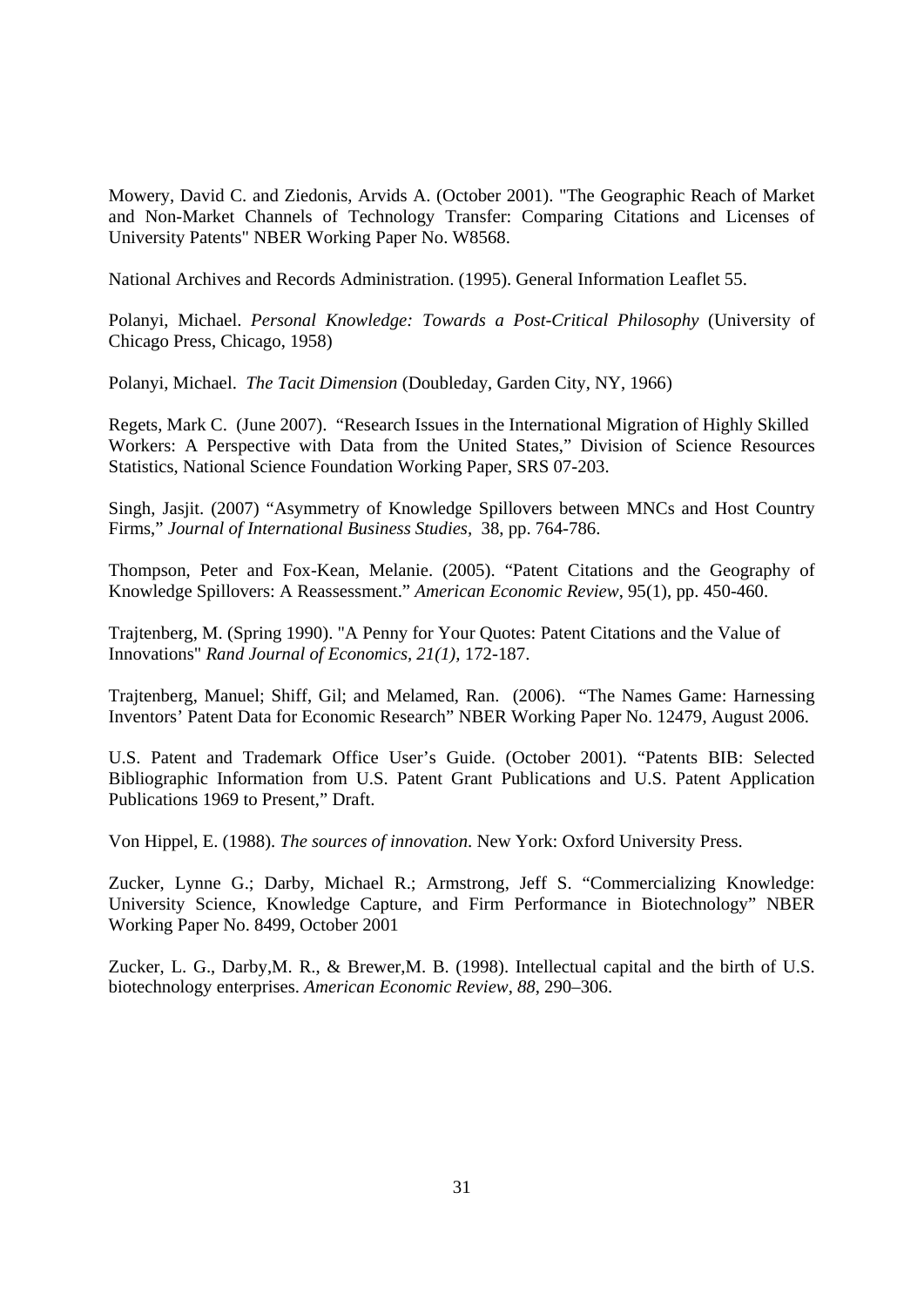

**Figure 1. Number of Patents Granted by Year of Application (1975-2001)** 

**Figure 2. Number of Patents Granted by Year of Application in Two Industries** 

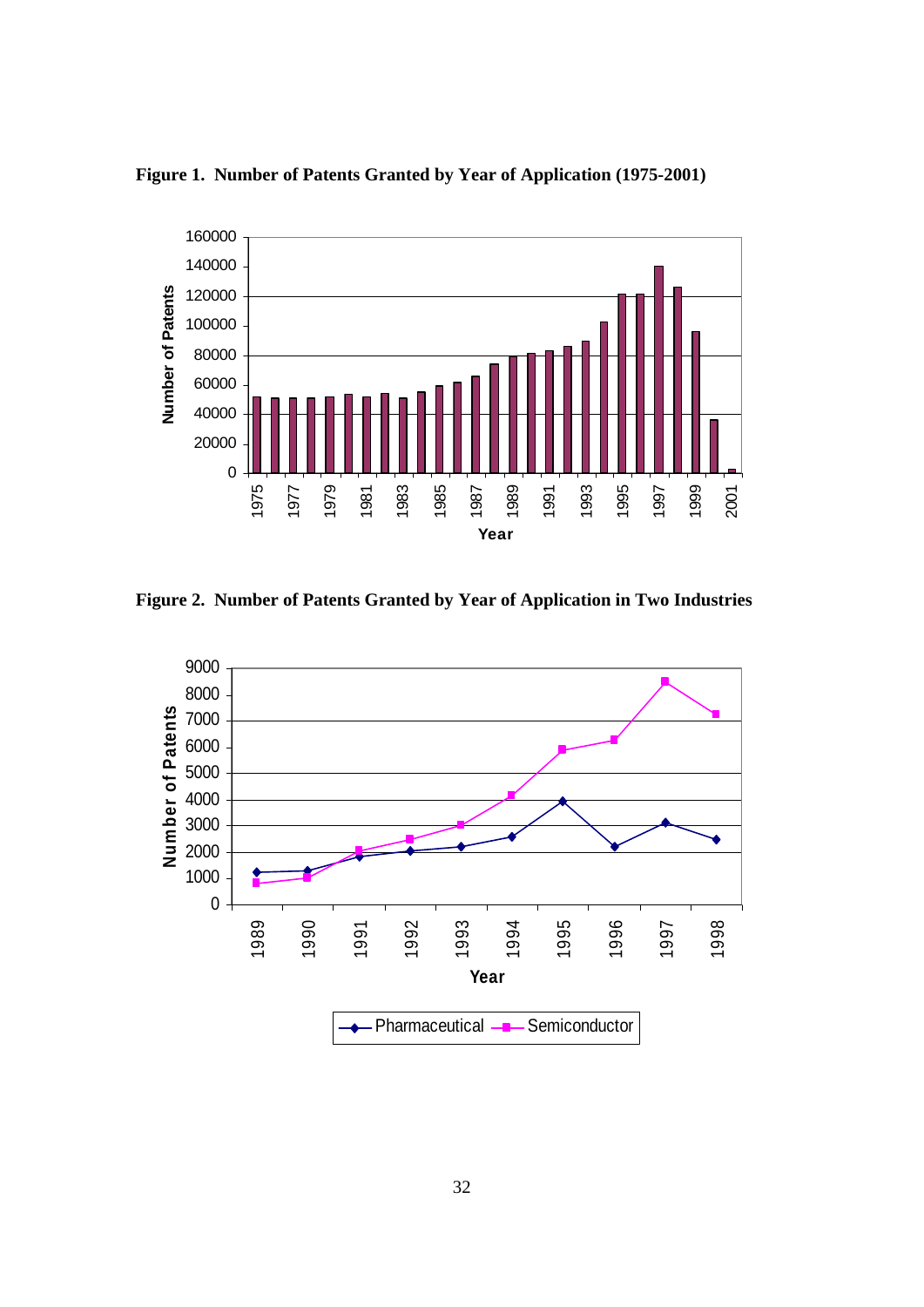

**Figure 3. Patent-Inventor Ratio by Foreign-Experience type A. All Patents** 



### **B. Pharmaceutical C. Semiconductor**

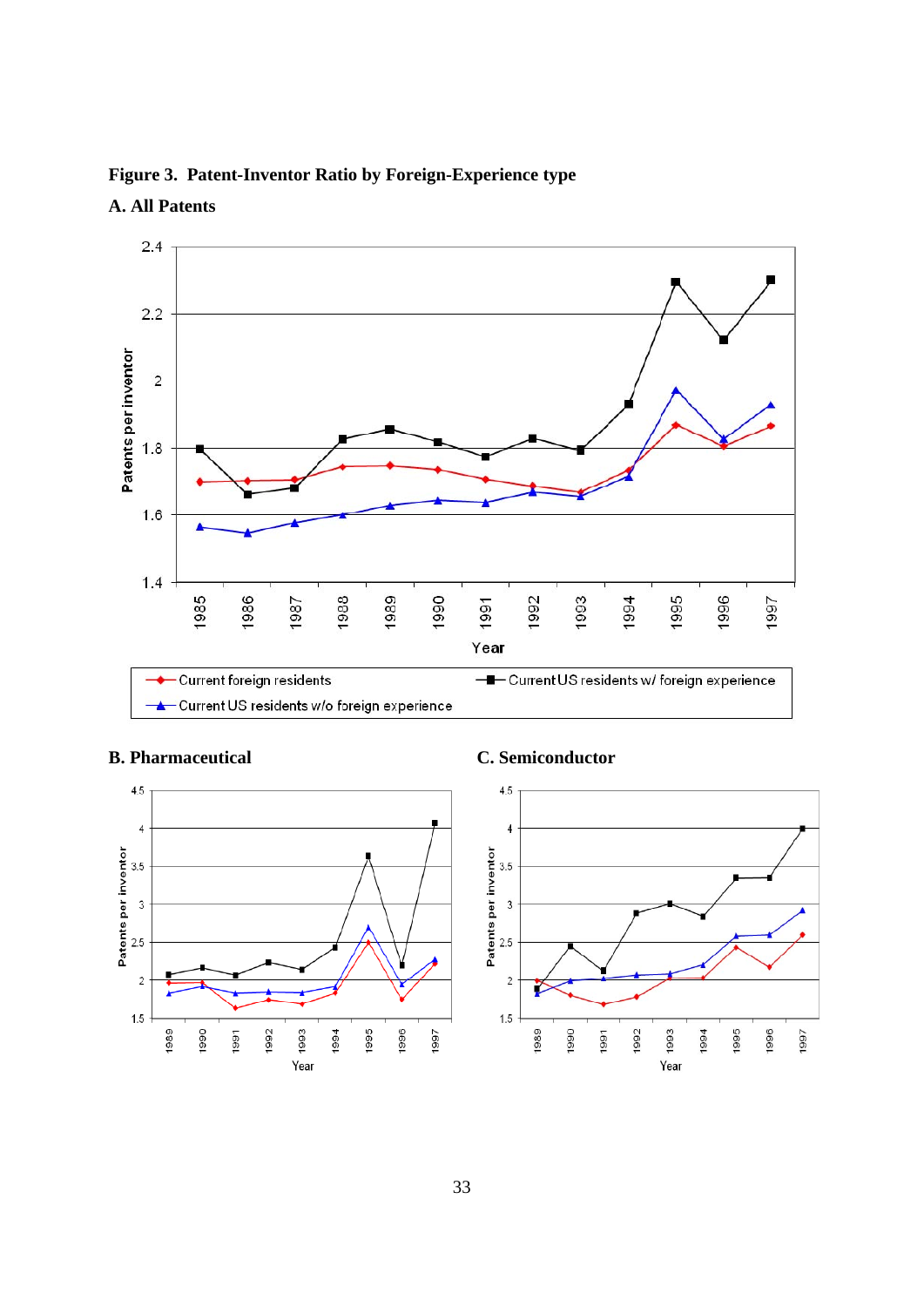

**Figure 4. Citations per Patent by Foreign-Experience type A. All Patents** 



## **B. Pharmaceutical C. Semiconductor**

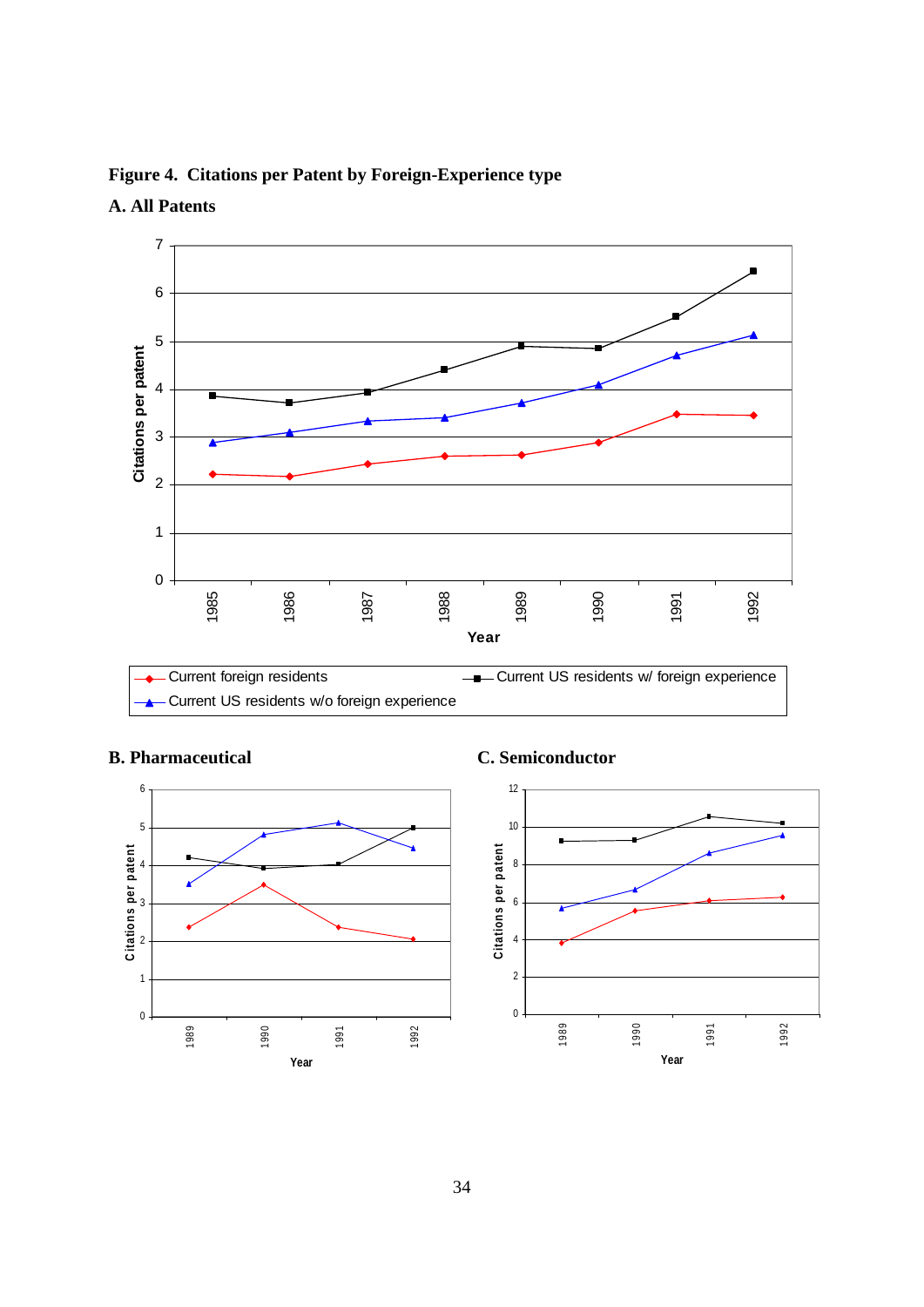**Table 1. Variables from Each Data Source** 

| Data Source               | Variables                                                                                                                                       |
|---------------------------|-------------------------------------------------------------------------------------------------------------------------------------------------|
| Patents BIB               | Patent ID number, application year, inventors' names, address, city,<br>state, country, assignee ID and assignee name                           |
| Compact D/SEC             | Firm name, primary and other corresponding SIC codes, R&D<br>expenditures, sales, number of employee, capital, and subsidiaries of<br>the firms |
| S&P                       | Firm name and ownership changes due from merger and acquisition,<br>and obsolete securities due to bankruptcy or dissolution                    |
| <i>Thomas</i><br>Register | Founding year of firm                                                                                                                           |
| Citation                  | Citing patent number and cited patent number                                                                                                    |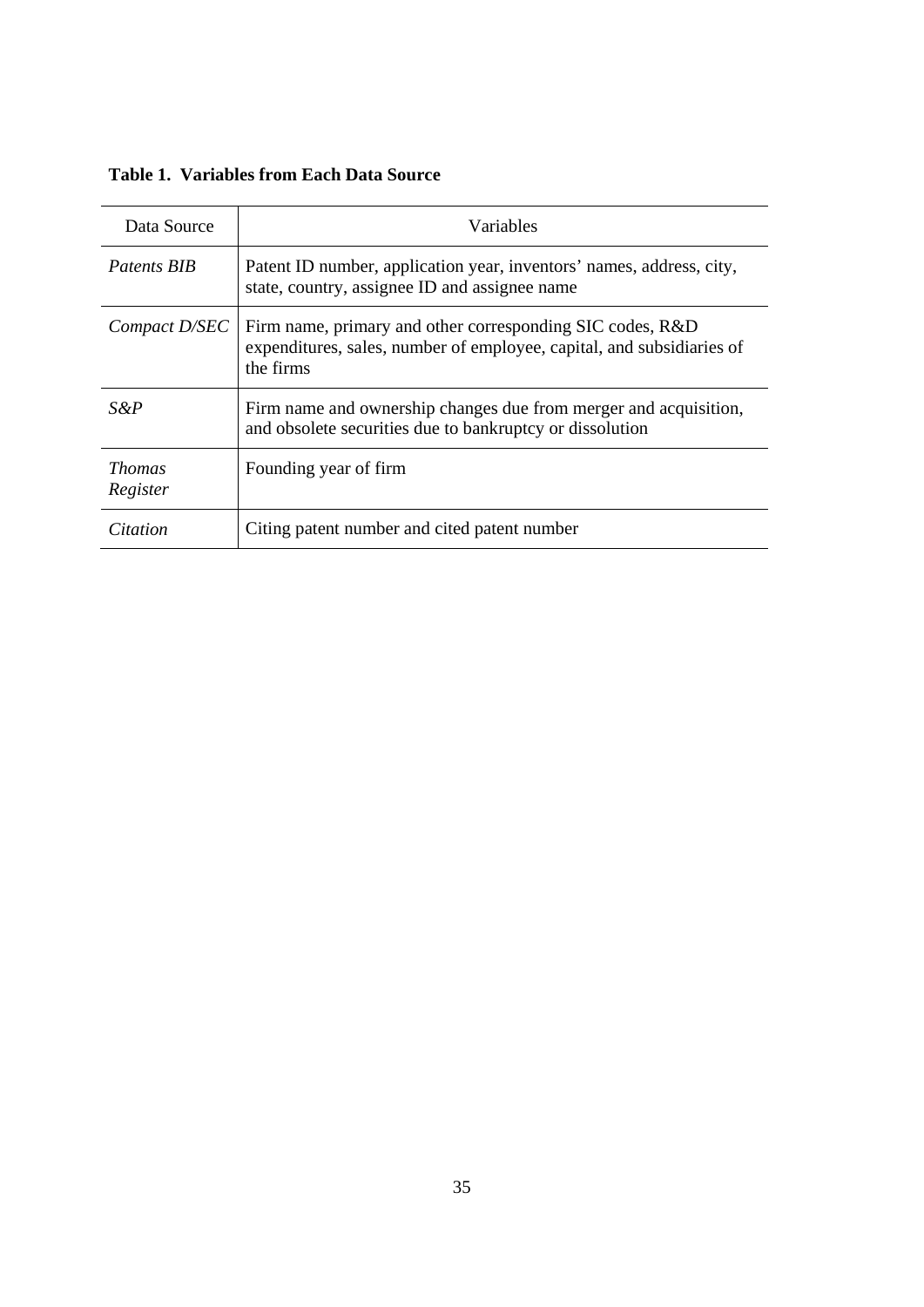**Table 2. Examples of Name Matching** 

| Initial ID | Inventor name     | Co-inventor | Middle name | <b>ZIP</b> | Final ID |
|------------|-------------------|-------------|-------------|------------|----------|
| 001        | Adam Smith        | John Keynes |             | 20012      | 001      |
| 002        | Adam Smith        | John Keynes | Emmanuel    | 14228      | 001      |
| 003        | Adam Smith        |             | E           | 14228      | 001      |
| 004        | Adam Smith        |             | Emmanuel    | 14214      | 001      |
| 005        | <b>Adam Smith</b> | John Keynes | J           | 14228      | 005      |
| 006        | Adam Smyth        | John Keynes |             | 14228      | 001      |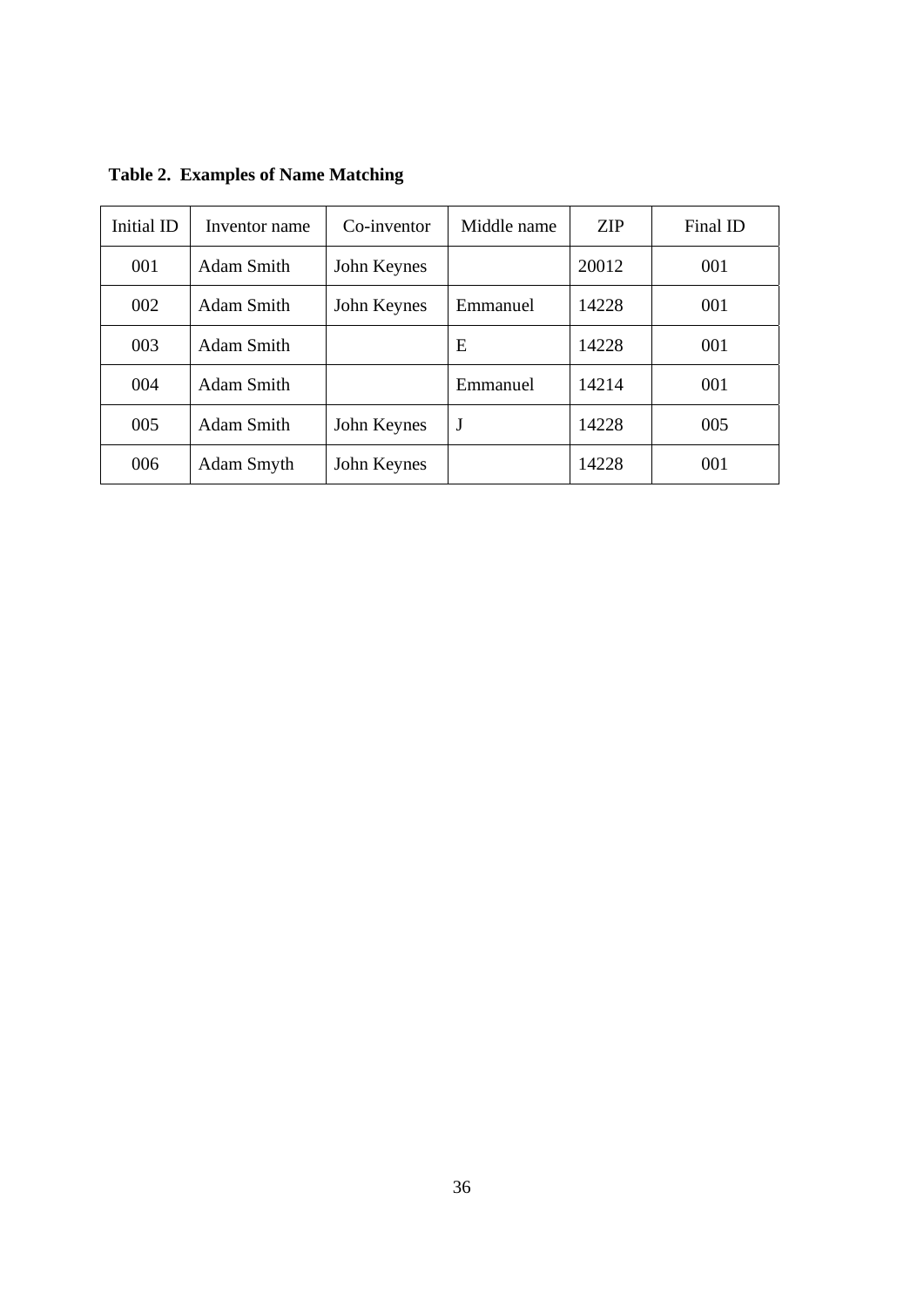| Assignee  | Description                                                        | # Observations | Percentage |      |
|-----------|--------------------------------------------------------------------|----------------|------------|------|
|           | Assigned to U.S. organization and<br>state/local governments       | 1,090,194      | 43.7       |      |
| <b>US</b> | Assigned to a U.S. resident (individual)                           | 15,849         | 0.6        | 45.5 |
|           | Assigned to a U.S. Federal Government<br>organization              | 30,431         | 1.2        |      |
| Foreign   | Assigned<br>$non-U.S.,$<br>to a<br>non-<br>government organization | 914,826        | 36.7       |      |
|           | to a non-U.S.<br>Assigned<br>resident<br>(individual)              | 7,873          | 0.3        | 37.4 |
|           | Assigned to a non-U.S. government<br>organization (all levels)     | 8,613          | 0.4        |      |
|           | Unassigned                                                         | 412,621        | 16.6       |      |
| Others    | Missing observations                                               | 13,203         | 0.5        | 17.1 |
| Total     |                                                                    | 2,493,610      |            |      |

**Table 3. Number of Patents by Assignee Type (January 1975** − **February 2002)**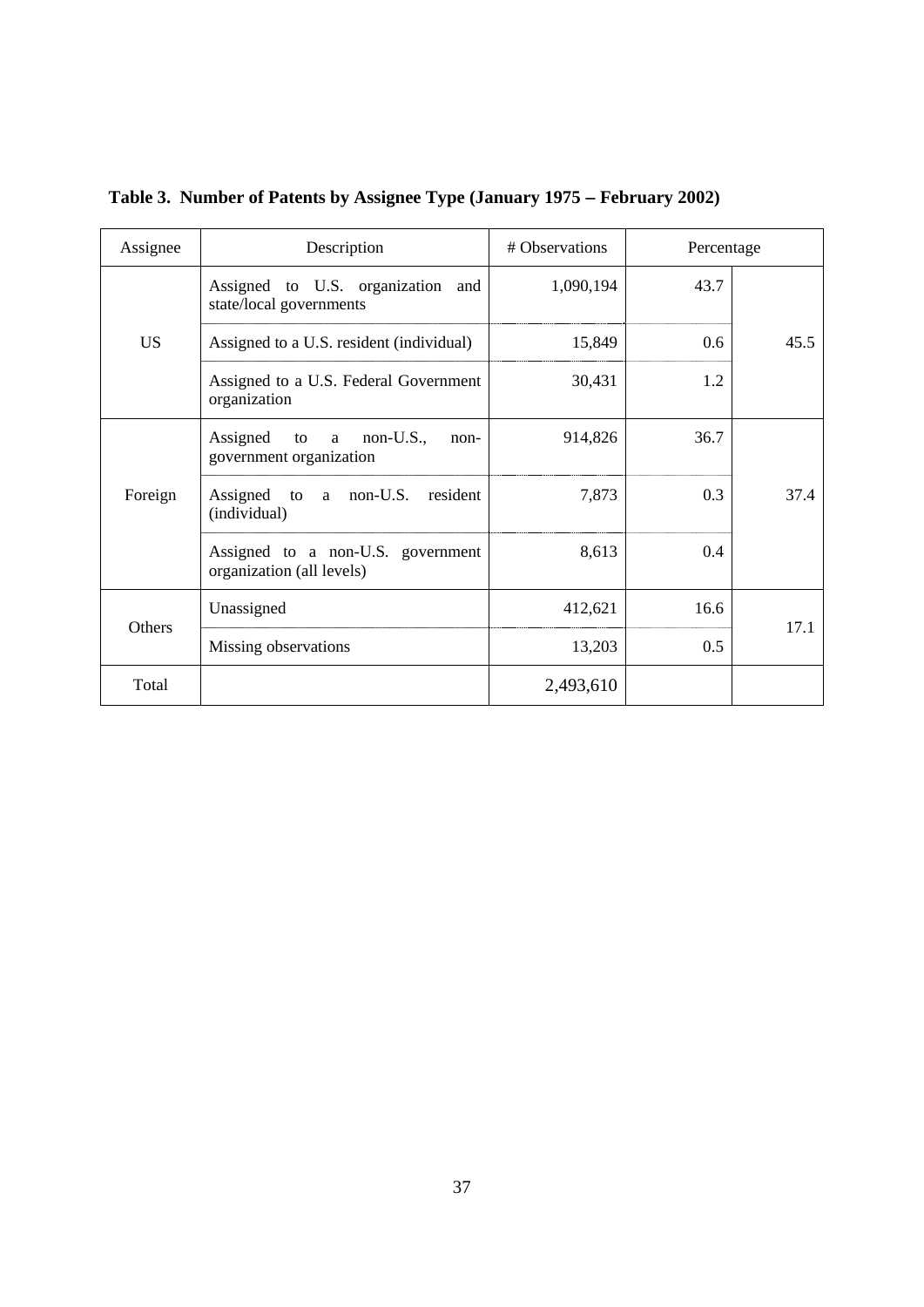## **Table 4. Patent Statistics for All Inventors (January 1975** − **February 2002)**

|                            | Total     | Pharmaceutical | Semiconductor |
|----------------------------|-----------|----------------|---------------|
| Inventors                  | 2,299,579 | 25,609         | 33,683        |
| No. of Patent per Inventor | 2.22      | 2.80           | 2.60          |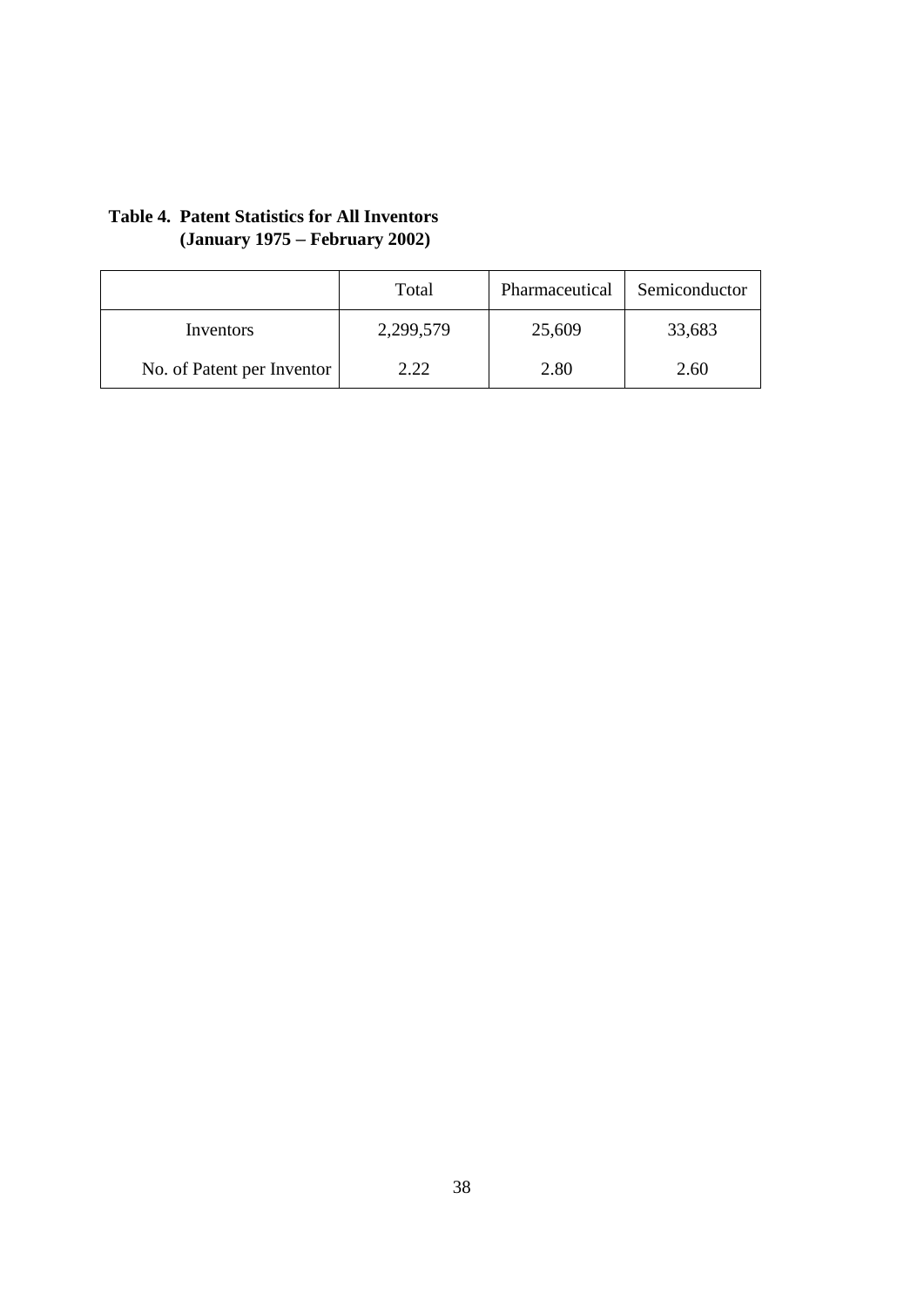|                |      |        |            | (Units in sales and $R&D$ : \$1000) |     |            |         |        |                           |          |        |
|----------------|------|--------|------------|-------------------------------------|-----|------------|---------|--------|---------------------------|----------|--------|
|                |      | No. of |            |                                     |     |            |         |        |                           |          |        |
|                |      | firms  |            | No. of firms reporting              |     | Mean       |         |        | <b>Standard Deviation</b> |          |        |
|                | Year |        | employment | sales                               | R&D | employment | sales   | R&D    | employment                | sales    | R&D    |
|                | 1989 | 88     | 85         | 78                                  | 69  | 5903       | 895924  | 85151  | 13058                     | 1940353  | 180615 |
| Pharmaceutical | 1990 | 88     | 85         | 81                                  | 64  | 5722       | 794134  | 78612  | 13726                     | 2036458  | 188652 |
| Industry       | 1991 | 146    | 137        | 124                                 | 98  | 4741       | 884836  | 95712  | 12690                     | 2187517  | 217398 |
|                | 1992 | 151    | 145        | 123                                 | 109 | 4694       | 987210  | 101187 | 12374                     | 2404976  | 237929 |
|                | 1993 | 161    | 155        | 132                                 | 126 | 4297       | 1609557 | 105501 | 11764                     | 7440985  | 250355 |
|                | 1994 | 179    | 170        | 149                                 | 136 | 4668       | 1670350 | 104193 | 13395                     | 7693383  | 255514 |
|                | 1995 | 184    | 171        | 150                                 | 142 | 4460       | 1924112 | 124575 | 13263                     | 7897844  | 323828 |
|                | 1996 | 193    | 170        | 158                                 | 152 | 4114       | 1996128 | 126510 | 12652                     | 8085530  | 355602 |
|                | 1997 | 221    | 196        | 193                                 | 177 | 4078       | 2161856 | 194237 | 13980                     | 9156677  | 797319 |
|                | 1998 | 209    | 180        | 186                                 | 170 | 4391       | 2341263 | 210768 | 14307                     | 10268340 | 830591 |

**Table 5. Summary Statistics from the Pharmaceutical and Semiconductor Industry Samples** 

|               |      | No. of |            |                        |     |            |         |        |            |                           |        |  |
|---------------|------|--------|------------|------------------------|-----|------------|---------|--------|------------|---------------------------|--------|--|
|               |      | firms  |            | No. of firms reporting |     |            | Mean    |        |            | <b>Standard Deviation</b> |        |  |
|               | Year |        | employment | sales                  | R&D | employment | sales   | R&D    | employment | sales                     | R&D    |  |
|               | 1989 | 71     | 70         | 71                     | 55  | 3108       | 275944  | 25530  | 10043      | 885337                    | 64583  |  |
| Semiconductor | 1990 | 67     | 65         | 67                     | 52  | 3273       | 309869  | 30203  | 10102      | 959953                    | 82405  |  |
| Industry      | 1991 | 87     | 86         | 84                     | 70  | 3492       | 410065  | 28720  | 13365      | 1521497                   | 81478  |  |
|               | 1992 | 93     | 92         | 91                     | 79  | 3244       | 423890  | 28546  | 13226      | 1698277                   | 94122  |  |
|               | 1993 | 107    | 107        | 103                    | 95  | 2919       | 477073  | 28395  | 13307      | 2044170                   | 105515 |  |
|               | 1994 | 114    | 12         | 108                    | 100 | 2057       | 590914  | 33344  | 6922       | 2588848                   | 119556 |  |
|               | 1995 | 131    | 124        | 127                    | 115 | 2050       | 720290  | 43822  | 7156       | 3103003                   | 151508 |  |
|               | 1996 | 136    | 123        | 131                    | 122 | 3201       | 746105  | 62304  | 14466      | 3243984                   | 215290 |  |
|               | 1997 | 151    | 141        | 147                    | 135 | 3277       | 1081964 | 87658  | 14750      | 4956544                   | 336703 |  |
|               | 1998 | 154    | 125        | 153                    | 139 | 3328       | 1095652 | 102042 | 14013      | 5255021                   | 392838 |  |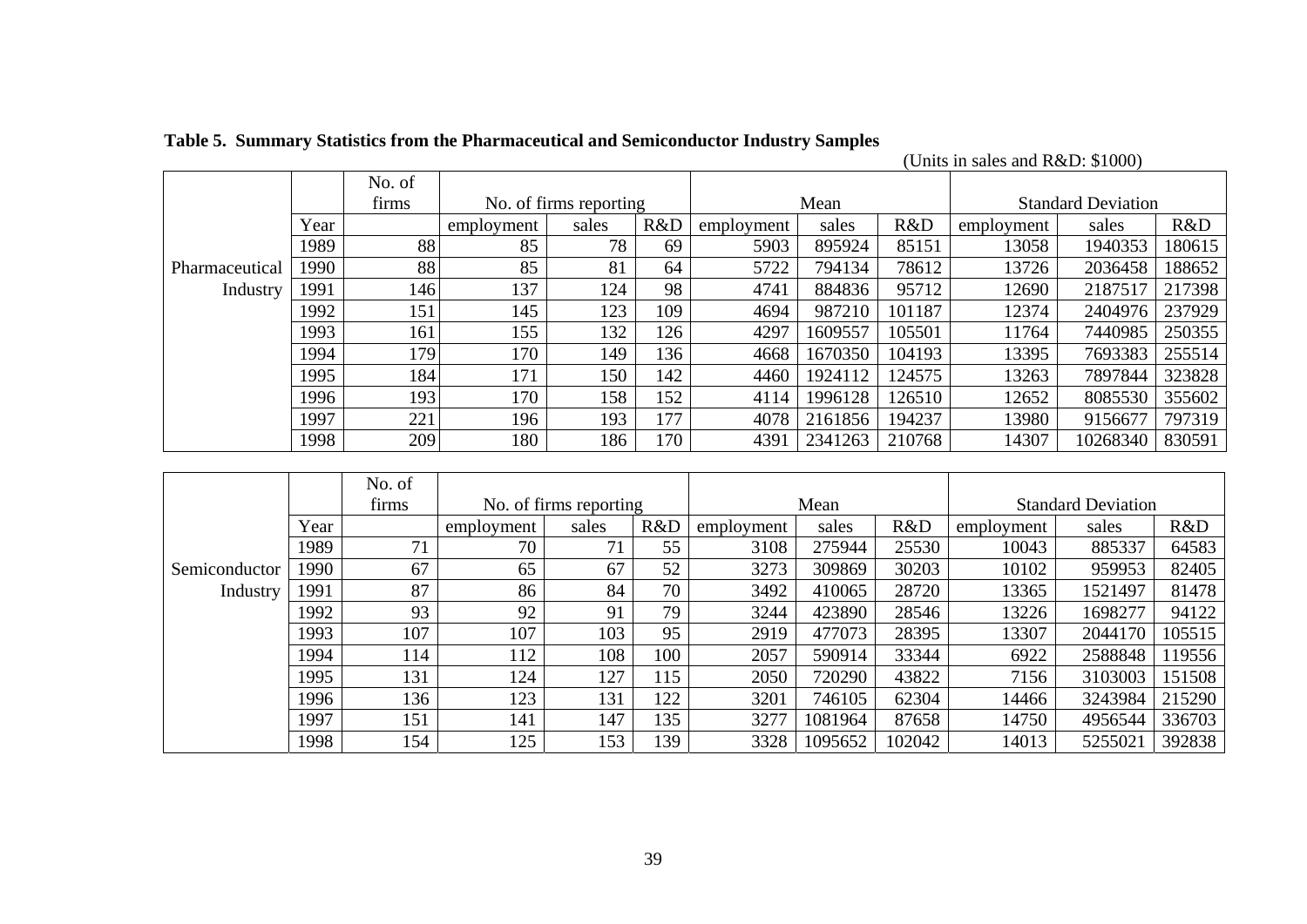| Year | Number of Inventors |        |       | Percentage of Inventors by Foreign-Experience Type (%) |                                  |       |                                                     |        |      |                                                |        |       |
|------|---------------------|--------|-------|--------------------------------------------------------|----------------------------------|-------|-----------------------------------------------------|--------|------|------------------------------------------------|--------|-------|
|      |                     |        |       |                                                        | <b>Current Foreign Residents</b> |       | <b>Current US Residents</b><br>w/Foreign Experience |        |      | Current US Residents w/o<br>Foreign Experience |        |       |
|      | All                 | Pharma | Semi  | All                                                    | Pharma                           | Semi  | All                                                 | Pharma | Semi | All                                            | Pharma | Semi  |
| 1985 | 42,368              |        |       | 8.15%                                                  |                                  |       | 0.99%                                               |        |      | 90.86%                                         |        |       |
| 1986 | 44,828              |        |       | 8.30                                                   |                                  |       | 1.07                                                |        |      | 90.63                                          |        |       |
| 1987 | 48,810              |        |       | 8.21                                                   |                                  |       | 1.13                                                |        |      | 90.66                                          |        |       |
| 1988 | 54,947              |        |       | 8.49                                                   |                                  |       | 1.13                                                |        |      | 90.37                                          |        |       |
| 1989 | 59,164              | 2,143  | 1,139 | 8.60                                                   | 14.47                            | 9.04  | 1.17                                                | 2.01   | 1.14 | 90.23                                          | 83.53  | 89.82 |
| 1990 | 63,812              | 2,259  | 1,362 | 8.02                                                   | 17.35                            | 7.78  | 1.22                                                | 1.51   | 1.25 | 90.76                                          | 81.14  | 90.97 |
| 1991 | 67,657              | 3,332  | 2,791 | 7.76                                                   | 19.09                            | 6.02  | 1.26                                                | 1.23   | 1.22 | 90.98                                          | 79.68  | 92.76 |
| 1992 | 73,640              | 3,876  | 3,370 | 7.86                                                   | 20.38                            | 7.15  | 1.30                                                | 1.21   | 1.13 | 90.85                                          | 78.41  | 91.72 |
| 1993 | 80,428              | 4,505  | 4,190 | 8.06                                                   | 25.88                            | 7.06  | 1.21                                                | 1.31   | 1.03 | 90.73                                          | 72.81  | 91.91 |
| 1994 | 90,910              | 5,320  | 5,739 | 8.44                                                   | 26.86                            | 14.76 | 1.20                                                | 0.98   | 0.94 | 90.36                                          | 72.16  | 84.30 |
| 1995 | 104,775             | 6,629  | 7,450 | 8.78                                                   | 28.87                            | 15.18 | 1.13                                                | 0.87   | 0.86 | 90.08                                          | 70.25  | 83.96 |
| 1996 | 104,829             | 4,894  | 7,916 | 9.19                                                   | 31.55                            | 13.26 | 1.07                                                | 0.90   | 0.78 | 89.75                                          | 67.55  | 85.95 |
| 1997 | 119,556             | 6,093  | 9,993 | 9.11                                                   | 29.71                            | 15.31 | 1.01                                                | 0.75   | 0.80 | 89.87                                          | 69.54  | 83.89 |

**Table 6. Inventors on U.S. Domestic Patents with Foreign Experience** 

Note: Columns 2-4 show the number of unique inventors in all U.S. domestic patents, in pharmaceutical patents, and in semiconductor patents, respectively. In columns 8-10, we report the percent of inventors with current addresses in the U.S. who have at least one patent in the past 10 years while residing at a foreign address.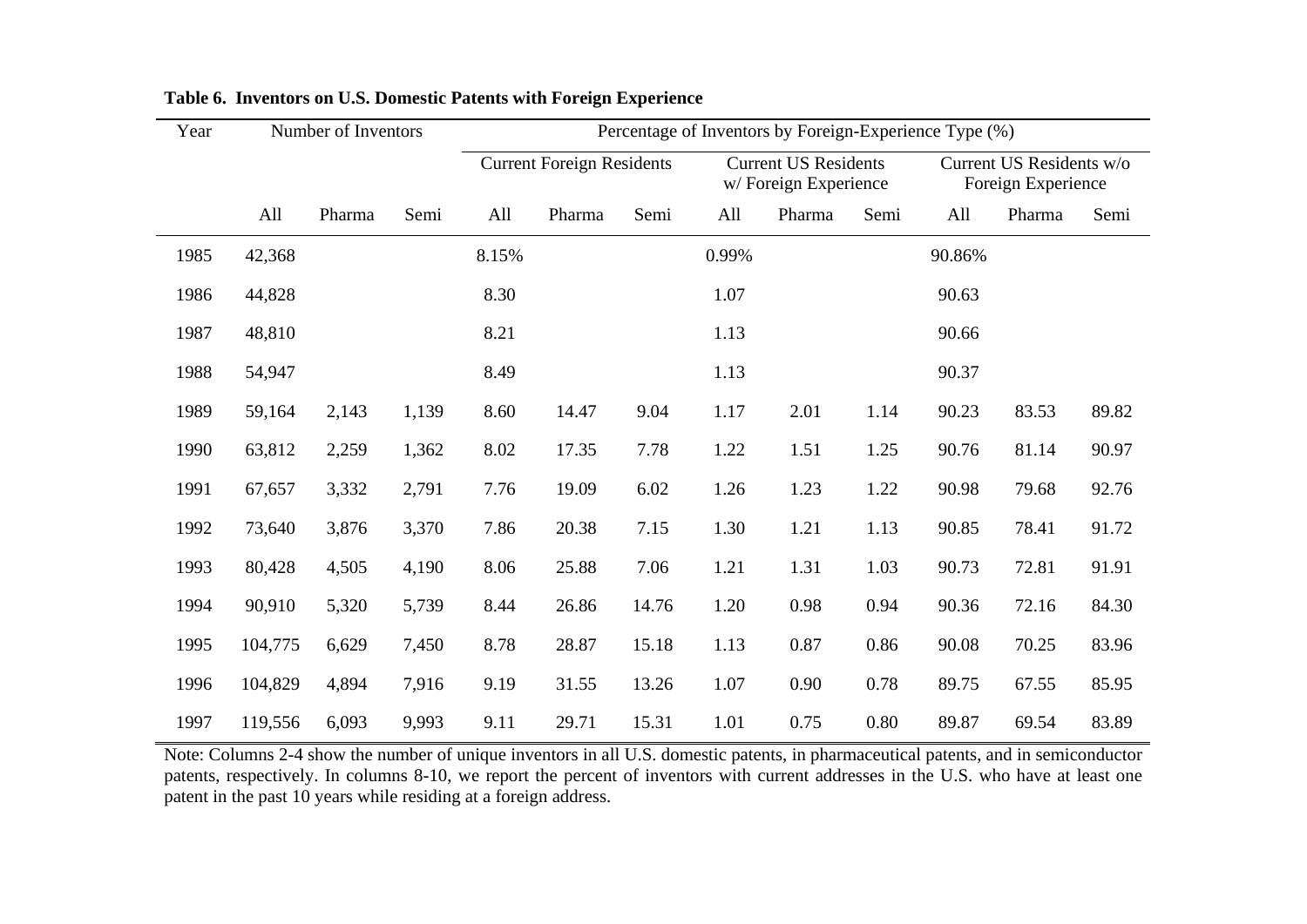|                  | Definition                                                            | Mean (Standard Deviation) |               |  |  |
|------------------|-----------------------------------------------------------------------|---------------------------|---------------|--|--|
|                  |                                                                       | Pharmaceutical            | Semiconductor |  |  |
| <b>CITE_FRGN</b> | Fraction of citations to patents that are assigned to foreign         | 0.5505                    | 0.4760        |  |  |
|                  | assignees                                                             | (0.3319)                  | (0.2850)      |  |  |
| FRGN_EXP         | $= 1$ if at least one inventor is residing or has resided in the past | 0.0734                    | 0.0290        |  |  |
|                  | in one of the foreign countries where foreign assignees of cited      | (0.2609)                  | (0.1677)      |  |  |
|                  | patents are located                                                   |                           |               |  |  |
| <b>INVENTOR</b>  | Number of all inventors in the patenting firm                         | 326.0                     | 923.5         |  |  |
|                  |                                                                       | (195.7)                   | (728.6)       |  |  |
| <b>EMPLOYEE</b>  | Number of employees in the patenting firm                             | 35,979                    | 41,538        |  |  |
|                  |                                                                       | (21, 833)                 | (52, 501)     |  |  |
| R&D/INV          | Real R&D expenditures in 1996 constant dollars divided by the         | 31.67                     | 12.04         |  |  |
|                  | number of inventors in the patenting firm (thousands of dollars       | (24.51)                   | (27.34)       |  |  |
|                  | per inventor)                                                         |                           |               |  |  |
| <b>NSIC</b>      | Number of secondary SIC's assigned to the patenting firm              | 3.791                     | 3.154         |  |  |
|                  |                                                                       | (1.991)                   | (1.944)       |  |  |
| <b>MEXP</b>      | Median experience of all inventors in the patenting firm where        | 5.292                     | 3.832         |  |  |
|                  | experience is measured as the number of years elapsed after the       | (1.582)                   | (1.067)       |  |  |
|                  | application year of an inventor's first patent                        |                           |               |  |  |
| <b>FIRMAGE</b>   | Years elapsed since the founding year of the patenting firm           | 77.40                     | 36.17         |  |  |
|                  |                                                                       | (51.51)                   | (23.40)       |  |  |

# **Table 7. Variable Definitions and Sample Statistics**